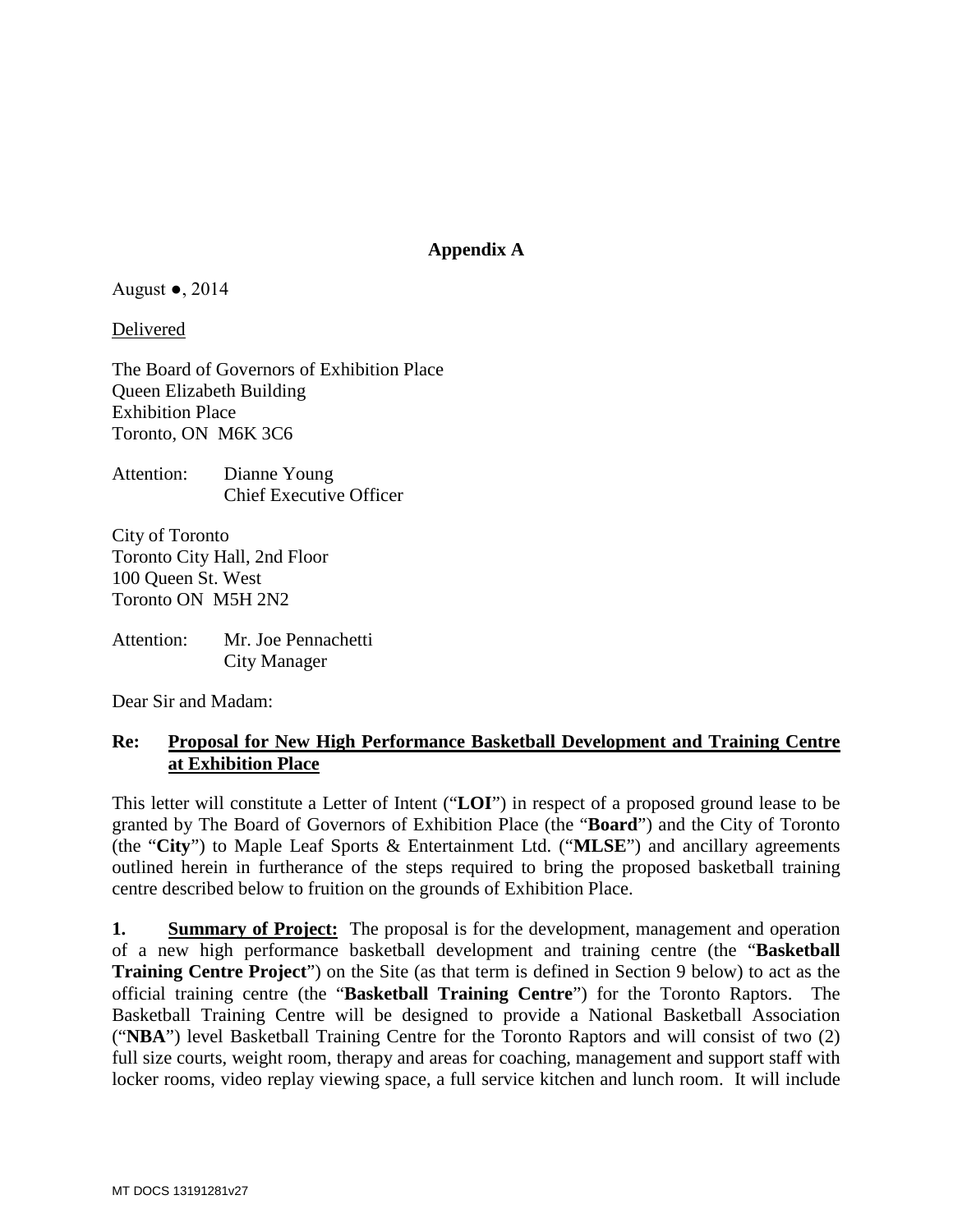storage space, press facilities and limited underground parking (for use only by Toronto Raptors staff and players and not available for any purpose to members of the public).

Both courts of the Basketball Training Centre will be made available by MLSE for other uses including community programming as set out in [Schedule B](#page-16-0) attached hereto.

The building housing the Basketball Training Centre will be approximately 68,500 square feet in gross floor area. The Basketball Training Centre is intended to open in early 2016. MLSE estimates that the Basketball Training Centre Project will have an approximate budgeted construction cost of up to \$30 million.

## **2. Pre-Conditions:**

**Approvals**. The parties acknowledge and agree that this LOI, when signed by the Board, City and MLSE will be subject to the receipt of approvals from the Board and City Council and the Board of MLSE.

<span id="page-1-0"></span>**3. No Fettering of City:** Nothing in this LOI derogates from, interferes with, or fetters the exercise by the City, its officers, employees, agents, representatives or elected and appointed officials, of all of its rights and obligations as a municipality (whether discretionary or mandatory), or imposes any obligations on the City in its role as a municipality, and the City shall not be prevented from or prejudiced in carrying out its statutory rights and responsibilities, including its planning rights and responsibilities.

### <span id="page-1-1"></span>**4. Conditions**

- (a) **Basketball Training Centre Project**. The following conditions relating to the Basketball Training Centre Project must be satisfied (and/or waived by the respective party having the benefit of the condition in whole or in part) prior to December 15, 2014, failing which each of MLSE and the City/Board, in each of their sole discretion, exercised reasonably, shall have the right to terminate the arrangements relating to the Basketball Training Centre Project. In such case, the terms outlined in this LOI would be of no force and effect and the parties would have no liability to each other with respect to such arrangements:
	- (i) MLSE and the Board, each acting reasonably, shall be satisfied that it has obtained all the necessary planning approvals from the City, including but not limited to, site plan control on terms and conditions satisfactory to MLSE and the Board;
	- (ii) MLSE will be able to continue construction of the facility in 2015 during the Pan Am Games and the CNE provided that in advance of these events it has completed construction of the temporary gravel parking as set out in Section 20 below;
	- (iii) Based upon the investigations described in Section [7](#page-3-0) below MLSE shall have been satisfied, acting reasonably, that the costs of any required environmental remediation to the Site, the removal of any existing sub-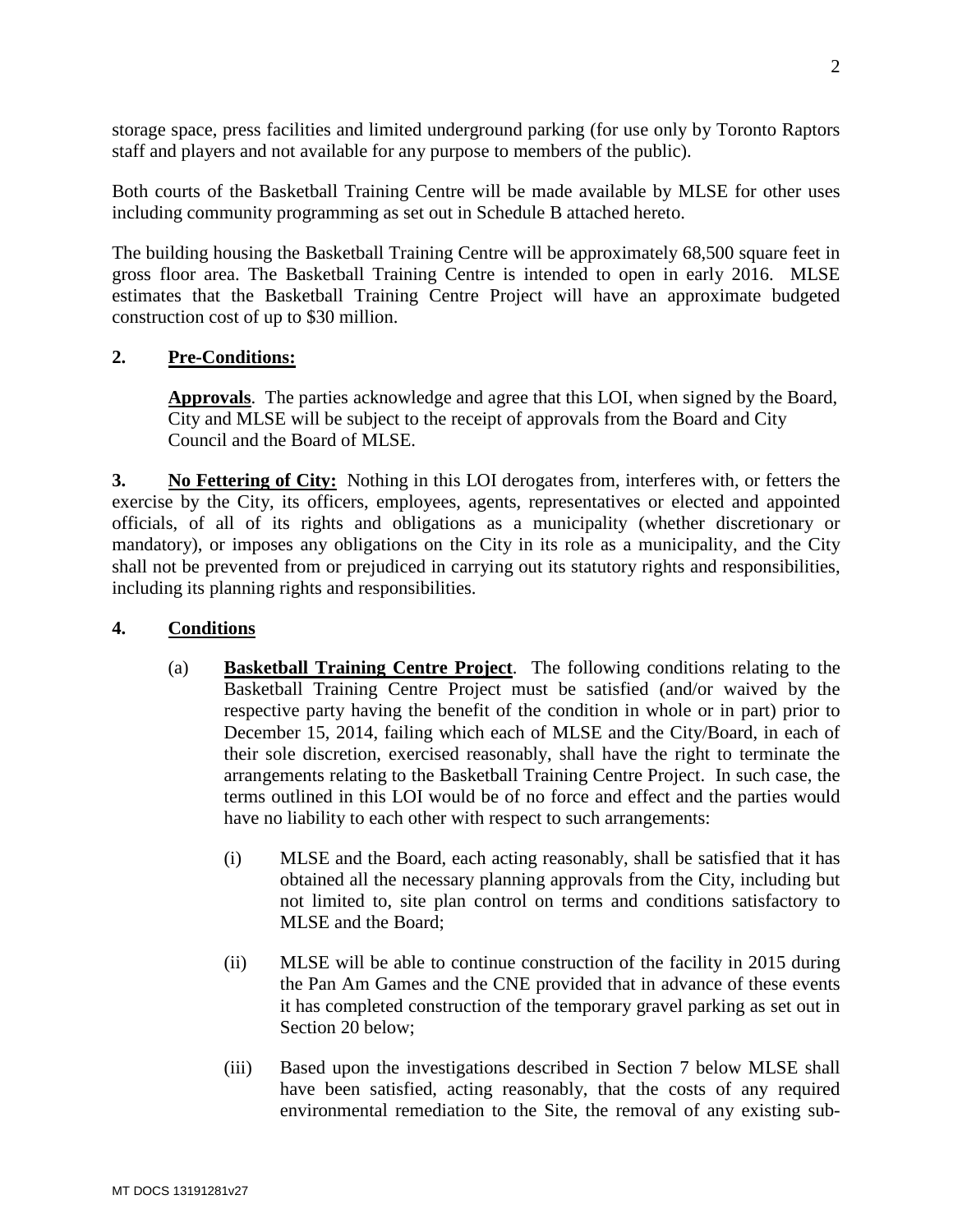surface structures determined necessary for the construction of the Basketball Training Centre Project, and the geotechnical and hydrogeological conditions of the Site will not adversely impact the delivery of the Basketball Training Centre Project within the construction budget;

- (iv) MLSE shall have complied with the terms of the agreement between the City, Board and the CNEA dated July 2, 2013 (the "**CNEA Agreement**") with respect to construction disruption and the removal of lands or buildings from use by the CNEA, including negotiating a satisfactory arrangement in lieu of the provision of two years' notice as required under the CNEA Agreement and any other compensation to which CNEA might be entitled in respect of material financial loss resulting from the removal of such lands from its use, which arrangement shall be at no cost to the City/Board, and the complete details of which shall be provided to and be acceptable to the City/Board, acting reasonably;
- (v) MLSE and the City/Board shall have agreed upon all material terms of the Ground Lease.
- (vi) MLSE shall be satisfied, acting reasonably, with the extent of the designation of the Basketball Training Centre as a municipal capital facility ("**MCF**") and be exempt from property taxes as contemplated in Section 17 of this LOI.
- (vii) MLSE shall be satisfied, acting reasonably, that the Leased Lands shall have been declared to be surplus by the City.

<span id="page-2-0"></span>**5. Timing/Cooperation and Assistance:** The City/Board agree that MLSE's proposed timing for the Basketball Training Centre Project is as follows:

- (i) commence mobilization October 15, 2014;
- (ii) complete the creating of a temporary gravel parking area within the former Exhibition Place Ballpark –January 1, 2015;
- (iii) commence excavation November 1, 2014 subject to receipt of site plan approval;
- (iv) completion of Basketball Training Centre construction February, 2016.

Subject to Section [3](#page-1-0) above, the City agrees to use reasonable efforts to cooperate and assist MLSE in achieving the above dates and in particular, assisting MLSE with expediting any permits and approvals as may be required by the City to undertake and complete the work. MLSE agrees to co-operate with the City and use best efforts to supply on a timely basis full and complete information that may be required by City divisions in order to issue the permits and approvals MLSE is seeking. The parties hereto agree that time is of the essence.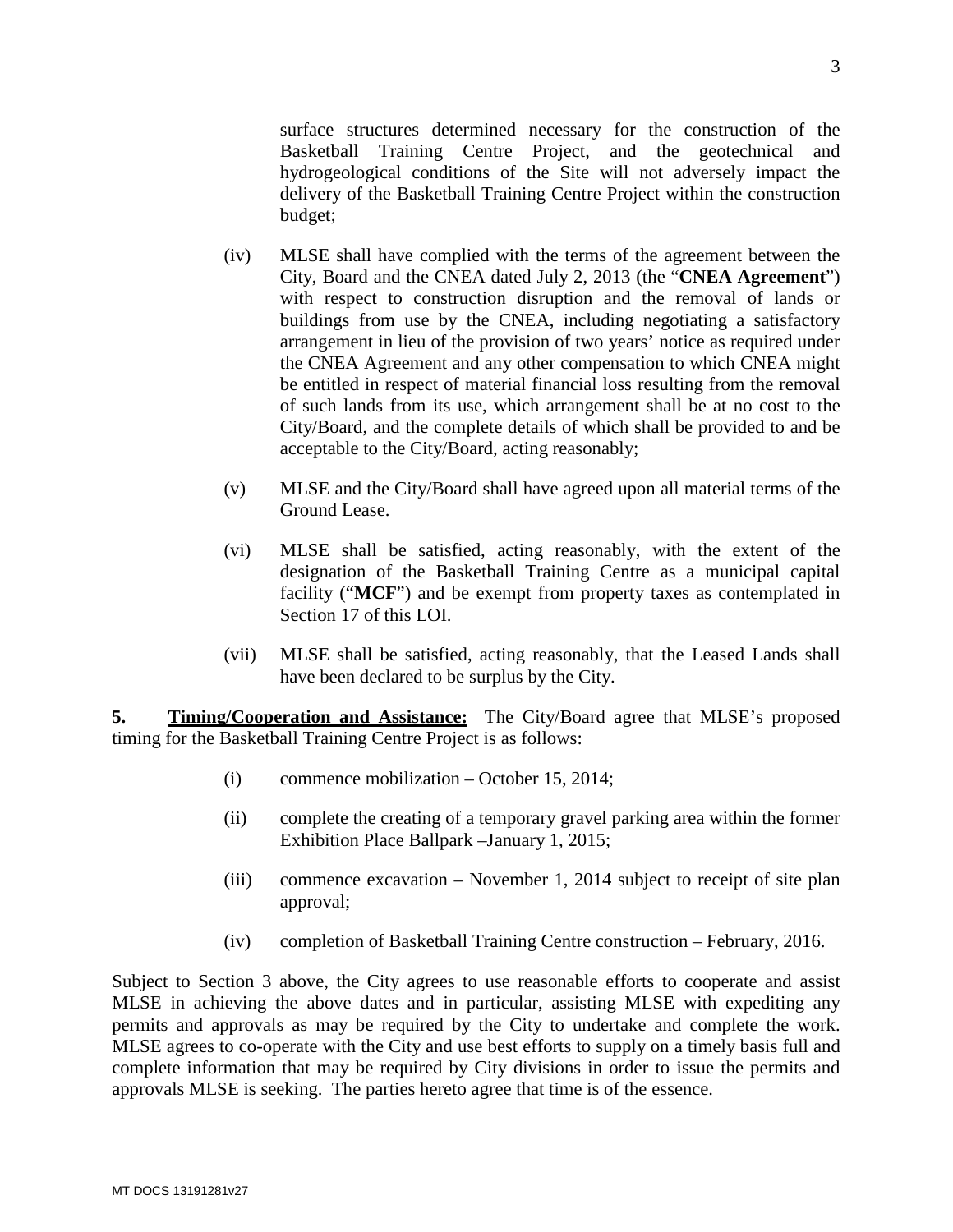The City acknowledges that the approval by City Council of this LOI will constitute the approval of the City under Section 406(2)(e) of the *City of Toronto Act, 2006* to the uses of the Site contemplated by the Basketball Training Centre Project.

**6. Construction Risk/Environmental Remediation:** MLSE will solely be responsible for all costs of construction, including construction overruns and environmental remediation, including any remediation (i.e. soil or debris removal) required to provide sufficient support for structural footings taking into consideration the nature of the soil/subsurface conditions of the Exhibition Place grounds, with respect to the Site including the Leased Lands (as those terms are defined in Section [9](#page-4-0) below). For greater clarity, the City/Board shall not be responsible for any construction risk or any environmental remediation of any known or reasonably inferable nature including soil contamination and/or debris removal. The Ground Lease will require MLSE to provide security by way of bonding to the City/Board in respect of construction to be carried on by MLSE for the Basketball Training Centre Project.

<span id="page-3-0"></span>**7. Due Diligence:** Following execution of this LOI, MLSE may carry on due diligence in its sole discretion, that it deems advisable in respect to the Basketball Training Centre Project including without limitation title, physical and engineering, geotechnical, structural and environment investigations of the Site, the status and requirements of any agreements with third parties (including tenants, licensees, utility providers and the CNEA Agreement) affecting the Site, the status of all applicable laws and regulations and any other matters of interest to MLSE with respect to the Site. The Board agrees to provide a right of entry to allow MLSE and its consultants to carry out such investigations including geotechnical and environmental testing in its usual form for such purposes provided such investigations do not interfere with the business activities of the Board or its invitees, and shall provide authorizations permitting the release of any relevant information to MLSE or its consultants. The City and/or the Board will, subject to MFIPPA, provide all copies of all reports, studies, agreements, information, leases, files and accounts for the Site and such other documents as MLSE and its consultants may reasonably request in connection with its inspections and investigations and determination of the feasibility and development of the Basketball Training Centre Project (the "**Site Information**"). MLSE agrees that it shall proceed at its own risk and that the City and the Board make no representations or warranties with respect to the accuracy of such Site Information. MLSE shall provide the Board with copies of all reports respecting such investigations and shall keep confidential all results of these investigations. Cost of all due diligence investigations will be to the account of MLSE. MLSE shall be responsible for obtaining all permits, licenses, approvals and agreements required to proceed with the proposal.

**8. Ground Lease Basic Terms:** The Basketball Training Centre Project will be implemented through a ground lease from the Board/City to MLSE on the key commercial terms set out in this LOI (the "**Ground Lease**" or "**Lease**"). MLSE agrees to pay the cost of the City's consultant to do a market value assessment of the Site land value and ground rent and such payment shall be made within 25 days of receipt of the invoice from the City together with any backup information requested by MLSE acting reasonably. The parties will use commercially reasonably best efforts to settle the additional terms and conditions of the Ground Lease on or before December 31, 2014, following the later of the approval of this transaction by City Council and execution of this LOI. The Ground Lease will be prepared by the Board and will contain usual City and Board terms and conditions for a ground lease for property on the grounds of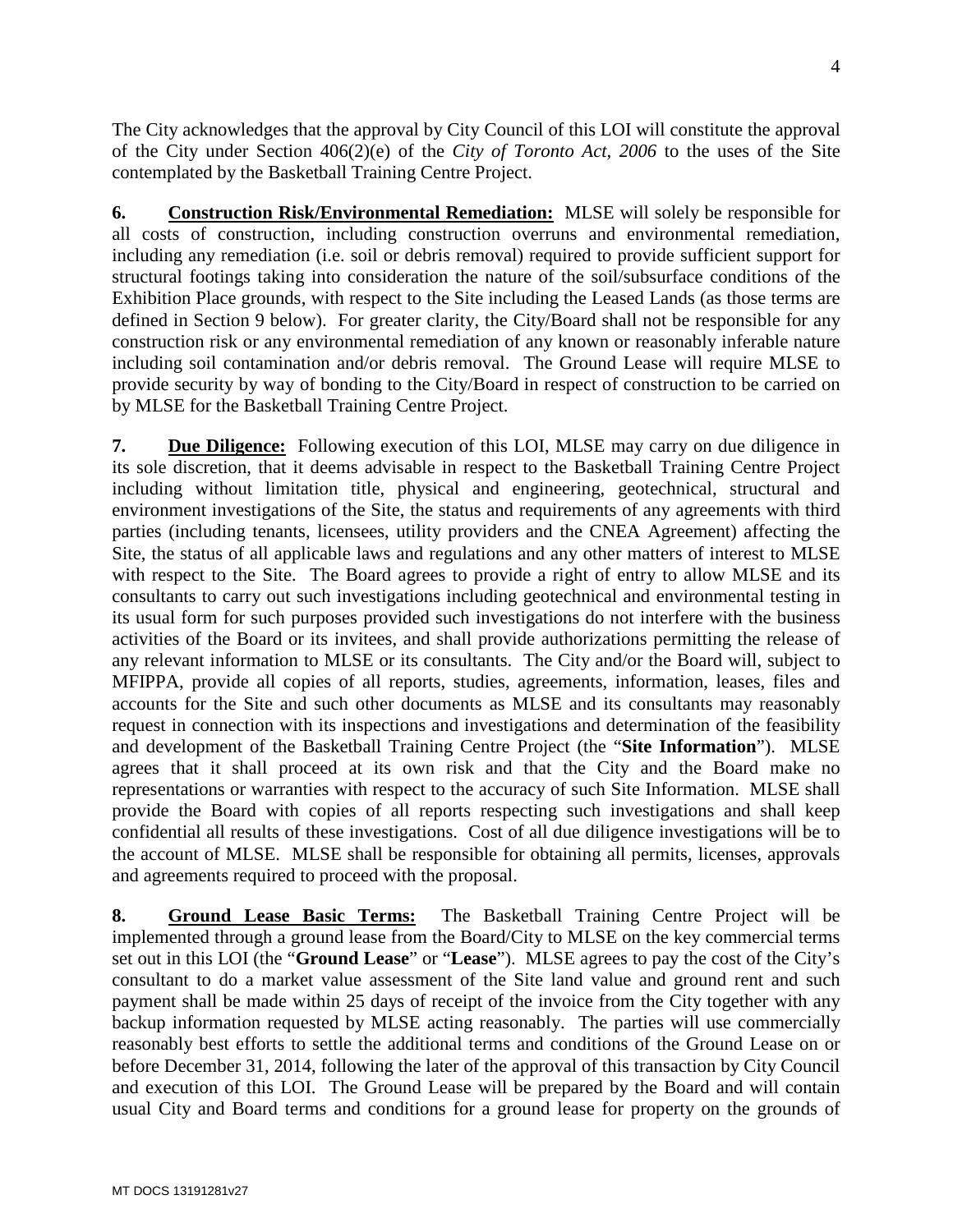Exhibition Place together with such amendments as mutually agreed between the parties. The Ground Lease will be triple net to the City/Board except as may be specifically set out in the Lease. Without limiting the generality of the foregoing, the parties agree that the ground rent for the Ground Lease will be on market terms and will require MLSE to complete and provide to the City a Heritage Impact Statement. The Ground Lease shall be subject to compliance with the Planning Act.

<span id="page-4-0"></span>**9. Site and Leased Lands:** The proposed lands to accommodate development of the Basketball Training Centre and the Board Parking Area (as defined in Section 20) are shown on [Schedule A](#page-15-0) (the "**Site**") and will be finalized during the condition period set out in Section [4](#page-1-1) of this LOI. The parties acknowledge that approximately 200 parking spaces will be relocated to the Board Parking Area in accordance with Section 20 of this LOI. The parties acknowledge that modifications to the area of the Site may occur during the site plan approval process. The lands to be leased to MLSE under the Ground Lease will be that portion of the Site upon which the structure of the Basketball Training Centre is located along with appropriate immediate landscaped and egress areas, vehicle passenger drop off area, truck loading and improvements around the building (the "**Leased Lands**") as shown on [Schedule A.](#page-15-0) Landlord agrees to grant easements over all roadways, walkways and the like for vehicular and pedestrian traffic to and from the Leased Lands, subject to restrictions on access as contemplated in Section 24 of this LOI, and as may be required in order to ensure the provision to the Leased Lands of all required utilities and in addition the Landlord will provide 20 parking passes for the surface parking lot in the immediate vicinity of the Basketball Training Centre subject to the limitations imposed by certain special designated events as set out in Section 24.

**10. Ground Rent**: The Ground Rent has been calculated based on vacant land value only taking into account all restrictions on use and extraordinary development costs and excluding the value of any improvements to be made by MLSE and is agreed to be the amount of \$205,000. Payment of the Ground Rent will commence on a date which is the earlier of (a) two (2) years from the Lease Commencement Date and (b) the issuance of a partial occupancy permit for the practice courts within the Basketball Training Centre for the Basketball Training Centre by the City (the "**Rent Commencement Date**"). On the fifth anniversary of the Lease Commencement Date (the "**Rent Adjustment Date**"), and on the fifth anniversary of each Rent Adjustment Date thereafter, the Ground Rent will be adjusted based upon CPI and using the CPI Index Ratio as set out in [Schedule C.](#page-23-0)

### **11. Term and Renewal**

- (a) The term of the Ground Lease (the "Term") will commence on the date MLSE commences mobilization on the Site (the "Lease Commencement Date") and will expire on the date which is 20 years from the Rent Commencement Date.
- (b) The Term may be extended at the sole election of MLSE for a first renewal term (the "**First Renewal Term**") of 10 years, to be exercised not less than nine (9) months and not more than twelve (12) months prior to the expiry date of the Term. The Term may be extended for a second renewal term (the "**Second Renewal Term**") of 10 years at the election of MLSE to be exercised not less than nine (9) months and not more than twelve (12) months prior to the expiry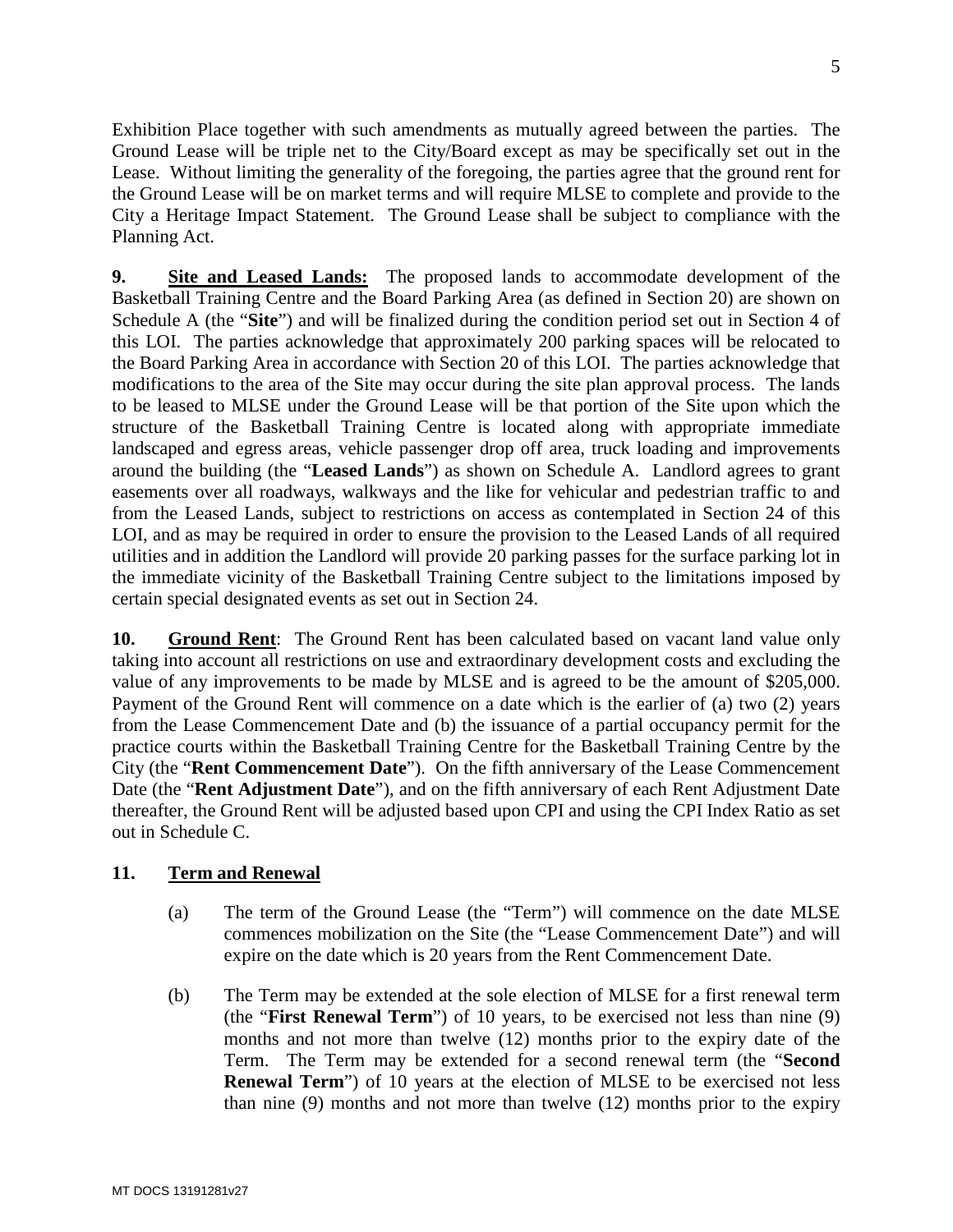date of the First Renewal Term but subject to the consent of the City which consent may be unreasonably withheld.

- (c) The Lease for the First Renewal Term shall be on the same terms and conditions applicable to the original Term including Ground Rent which shall continue subject to the periodic adjustments based on CPI as set out in [Schedule C.](#page-23-0)
- (d) The Lease for the Second Renewal Term shall be on the same terms and conditions applicable to the original Term except for Ground Rent which shall be negotiated by the parties and approved by the Board and City Council.
- (e) If MLSE requests to renew for a Second Renewal Term in accordance with Section 11 (b) of this LOI, and either the City does not consent to such request or the City consents to MLSE's request but the terms for the Second Renewal Term are not agreed upon, and provided that MLSE has acted reasonably in its negotiations with the City and MLSE acknowledges that it would be unreasonable for MLSE to take any issue with the Ground Rent for the Second Term if it is in line with the CPI adjustment as set out in Section 11(c) above, the City will pay to MLSE the amount of \$1,500,000 (for clarity such amount is not subject to any escalation) on account of the residual value of the Basketball Training Centre.

**12. Building and Improvements:** The Ground Lease will expressly require MLSE to complete construction of the Basketball Training Centre Project having a construction cost of approximately \$30,000,000 in a good, expeditious and workerlike manner. MLSE shall have ownership of the Basketball Training Centre over the Term and shall be entitled to claim all depreciation in respect of such improvements. MLSE shall provide evidence of the full cost of the Basketball Training Centre Project and as built drawings for the Basketball Training Centre no later than one year following substantial completion. MLSE shall maintain and operate the Basketball Training Centre in good order and condition in a first class manner. At the expiry of the Term or any renewal thereof, the Basketball Training Centre shall become the property of the Landlord, and the Tenant shall have no right or obligation to remove anything other than its signage (including any of its marks and logos) and its chattels and trade fixtures. There shall be no obligation on MLSE to demolish the Basketball Training Centre at the end of the Term.

**13. Use:** The Leased Lands shall be used primarily for the purpose of an NBA-quality Basketball Training Centre for training associated with basketball, housing up to two basketball courts. Ancillary uses such as a weight room, therapy and areas for coaching, locker rooms, a full service kitchen and lunchroom, areas for coaching, management and support staff, video replay viewing space, offices, storage and press facilities are permitted. Under no circumstances will the Basketball Training Centre or any of the ancillary areas within it be rented out for or used for external entertainment purposes; however, MLSE shall be permitted to rent out for or use the Basketball Training Centre or any of the ancillary areas within it for entertainment purposes for itself, the Team and their respective sponsors but such purposes shall not include the Prohibited Uses or a trade and consumer show. The courts will also be used for community use and other purposes. The Basketball Training Centre may also be used for other indoor sports played on courts such as but not limited to volleyball and badminton. Except as set out in [Schedule B](#page-16-0) with respect to the community use programming, there shall be no obligation on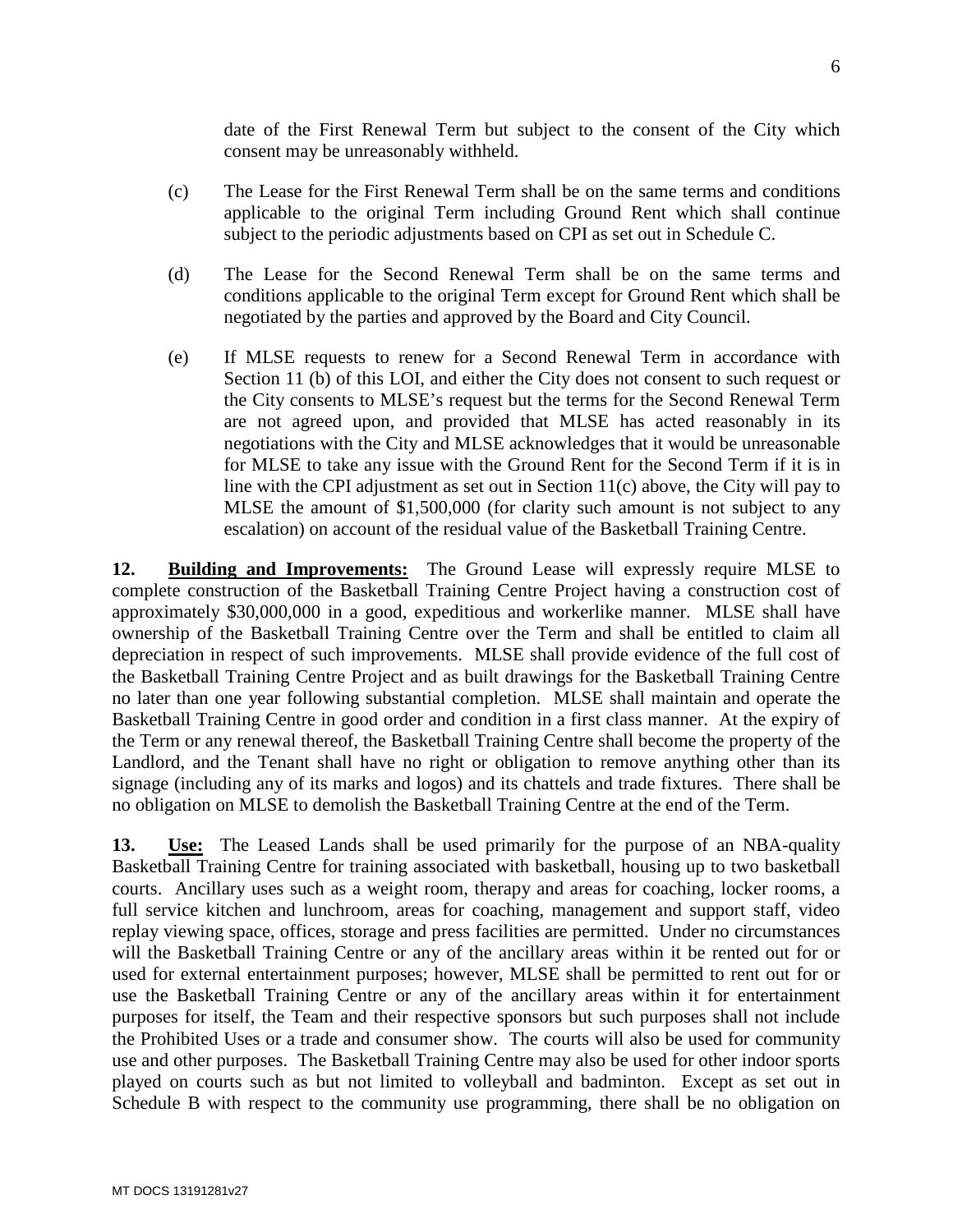MLSE to use the Basketball Training Centre on a continuous basis at all times provided that MLSE will continuously operate and maintain the Basketball Training Centre at a Class A standard for such facilities.

The Leased Premises shall not be used for any of the following purposes ("**Prohibited Uses**"):

- o a permanent themed dinner theatre
- o professional live hockey, soccer or racing sports events
- o a permanent liquor licensed venue/night club solely for the purpose of providing live and recorded musical entertainment for standing room crowd capacities of greater than 500 persons but less than 2999 persons
- o a ticketed concert venue, promoted to the general public, for over 500 seats
- o a hotel
- o casino or gaming facility.

### **14. Assignment/Subletting**

- (a) The Ground Lease will provide that the Tenant will not assign, sublet or part with the possession of the Leased Lands or any part thereof to an arm's length assignee without first obtaining the consent of the Board in writing, which consent shall not be unreasonably withheld or delayed. The Tenant will not, under any circumstances, license or sublease all or any portion or portions of the Basketball Training Centre other than to a licensee or subtenant that has otherwise been approved by the Board in accordance with the Lease.
- (b) It shall be unreasonable for the Board to withhold its consent to an assignment of the Lease where the proposed assignee is:
	- (i) an entity which is a successor of the Tenant by way of amalgamation, merger, consolidation, or other form of reorganization (a "**Tenant Successor**") provided that such Tenant Successor has control of the ownership and operations of the Toronto Raptors National Basketball Team (the "**Toronto Raptors**"); or
	- (ii) an entity that is purchasing from the Tenant the Toronto Raptors provided such purchaser (the "**Toronto Raptors Purchaser**") has been approved by the National Basketball League.
- (c) Any Tenant Successor or Toronto Raptors Purchaser, as the case may be, shall be required to covenant in writing with the Board, under an assumption agreement in form satisfactory to the Board, acting reasonably (the "**Assumption Agreement**") under which such party agrees to be bound by all of the terms, conditions, covenants and agreements contained in the Lease on the part of the Tenant to be paid, kept, observed and performed from and after the date of such transfer, and upon the execution of such Assumption Agreement.
- (d) Notwithstanding the foregoing, the Tenant shall have the right without the consent of the Board or the City but on notice to the Board to license or sublease premises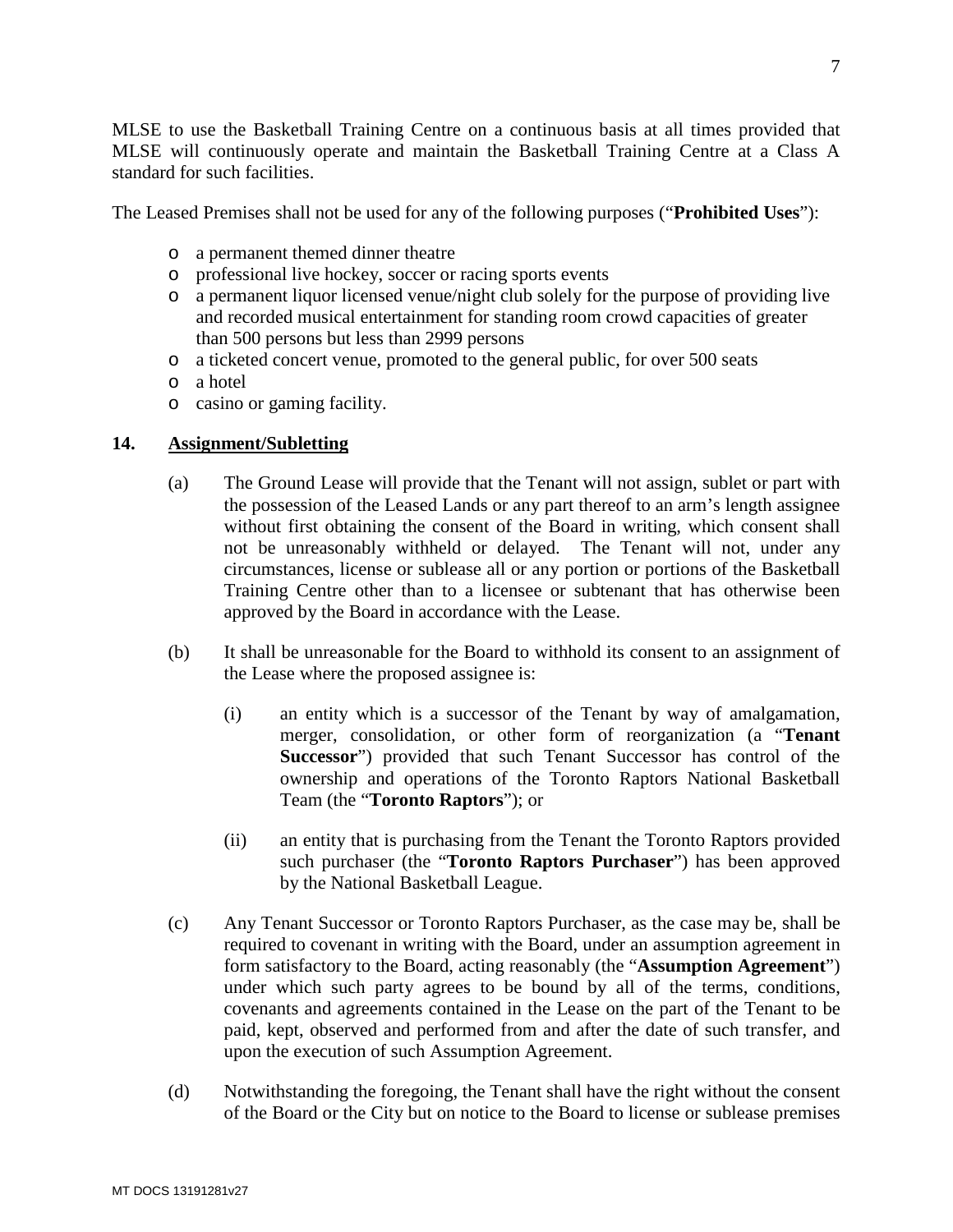within the Basketball Training Centre to third parties for purposes which are ancillary to the permitted uses of the Basketball Training Centre such as, by way of example only and without limitation, licenses or subleases for community uses.

**15. Naming and Signage Rights:** The name of the Basketball Training Centre shall be approved by the Board, which approval shall not be unreasonably withheld or delayed. All exterior signage will be subject to the Board's policies relating to signage at Exhibition Place, as well as normal site plan and development approvals. Any change to the name of the Basketball Training Centre shall require the Board's prior approval, which approval shall not be unreasonably withheld, provided however it shall not be deemed unreasonable for the Board to withhold consent where the proposed name conflicts with signage, sponsorship or advertising rights granted by the Board to other parties and which rights are in effect at the time of Tenant's request. MLSE shall be permitted to erect on the Basketball Training Centre, subject to the receipt of required City approvals, two exterior signs, one digital and one backlit, approximately 450 square feet and 350 square feet in area with exposure to the Gardiner Expressway for team identification and sponsorship signage, and two exterior signs, nondigital, a logo and a Raptor Claw each approximately 10 feet by 10 feet in size located on the southwest corner of the Basketball Training Centre. MLSE shall have full control over all signage, advertising and display facilities located within the Basketball Training Centre.

**16. Lenders/Security:** MLSE shall be permitted without Board approval to obtain leasehold mortgage financing from one or more lenders of MLSE being any current or future arm's length, institutional lenders to MLSE provided that such lender(s) contemporaneously hold security in MLSE's assets including its interests in the Toronto Raptors and the NBA and to give security over the Lease with respect thereto. Such mortgage lenders shall receive certain protections including notice of default, reasonable opportunity to cure default (being a period beyond the tenant's grace period), and a right to an assignment or replacement of the Lease on the same continuing terms if the tenant's default is not curable. The Board agrees to enter into a tripartite agreement with any such lender and the Tenant reflecting on terms which include the foregoing protections reasonably satisfactory to all parties.

**17. Municipal Capital Facility:** Section 252 of the *City of Toronto Act, 2006* provides that the City of Toronto may enter into agreements for the provision of a municipal capital facility by any person and that the City may exempt from taxation for municipal and school purposes land or a portion of land on which municipal capital facilities are located. If approval is given for this LOI, and if other considerations regarding the proposed use of the Basketball Training Centre result in a determination by the City that such a designation is appropriate, the City will proceed to take steps have a portion of the Basketball Training Centre designated as a municipal capital facility ("**MCF**") and be made exempt from taxation. The parties agree to work together to the extent feasible and legally possible, having regard to MLSE's use of the Leased Lands, to minimize the property tax assessment of the Basketball Training Centre.

**18. Community Use:** The Ground Lease shall provide for a commitment by MLSE to provide time within the Basketball Training Centre for 'community use' generally for the uses and for the time periods and on the terms set out in [Schedule B](#page-16-0) to this LOI.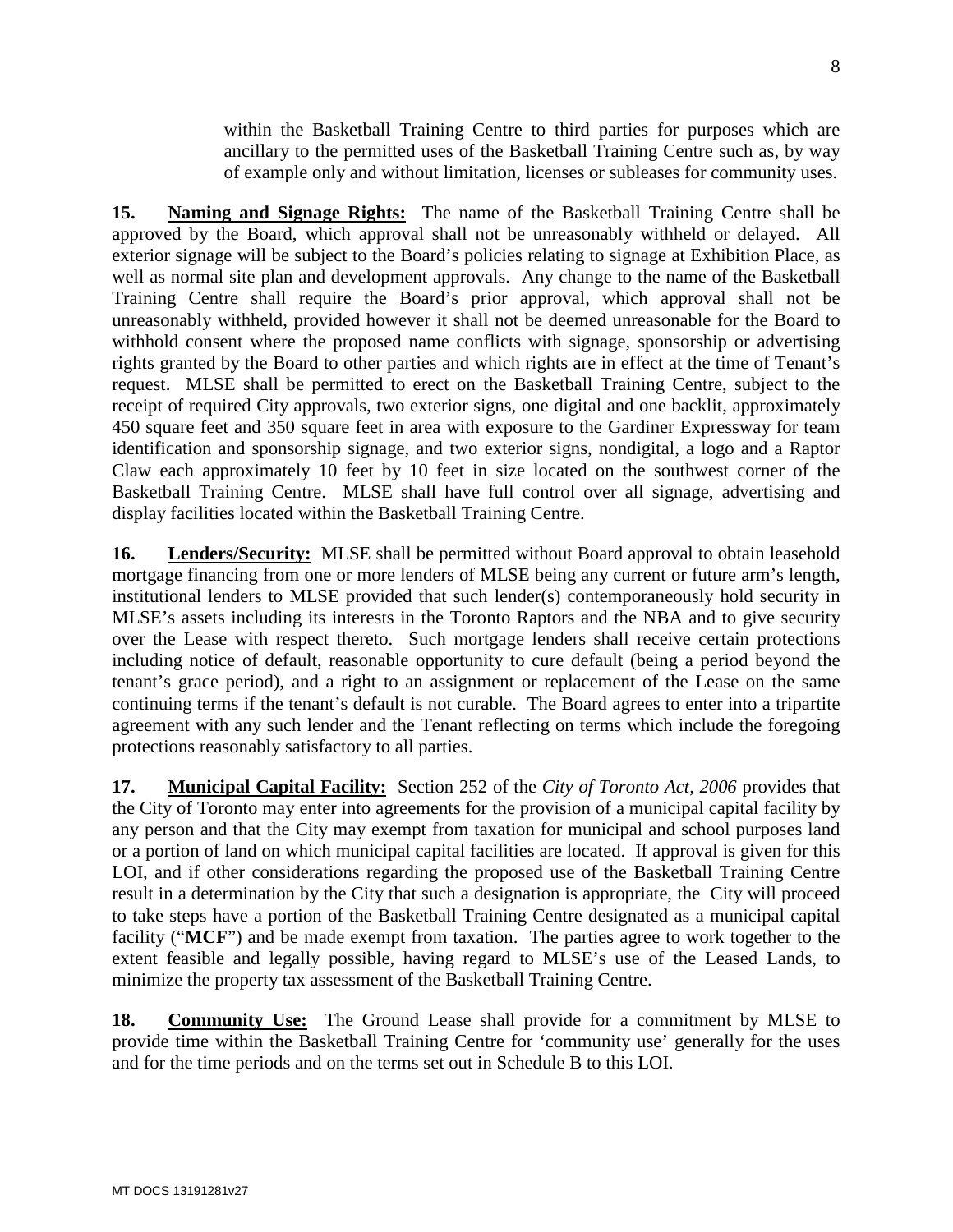**19. Early Termination:** In the event of Major Destruction, MLSE shall have the right to terminate this Lease on notice to the Board given within 45 days after such damage or destruction. Major Destruction means the Basketball Training Centre cannot be restored or made fit within 24 months of such occurrence. During the Renewal Term, if any, MLSE may terminate the Lease on 24 months' prior written notice to the Board at any time.

**20. Parking:** MLSE shall construct, at its own cost, the temporary gravel parking (the "**Temporary Parking**") for approximately 200 vehicles generally in the location shown as Board Parking on [Schedule A](#page-15-0) as contemplated in Section [5\(ii\)](#page-2-0) of this LOI provided the Board has obtained, at the Board's own cost, all approvals, if any, for this work. The parties agree that the site plan application for the Basketball Training Centre shall include the Temporary Parking, the Board Parking and the New Public Green Space (as defined in Section 20A). The Board shall construct, at the Board's own cost, on the Site generally in the location of the Temporary Parking (the "**Board Parking Area**") a permanent surface parking lot following the construction of the Basketball Training Centre Project (the "**Board Parking**"). The Board shall be responsible, at the Board's own cost, for all approvals required for the Board Parking. The Temporary Parking and the Board Parking, once constructed, shall be operated and maintained by the Board with all revenue accruing to the Board. The Lease will include the right of MLSE and its contractors to occupy an area for a construction staging and laydown area without charge for all purposes relating to the construction of the Basketball Training Centre Project.

**20A**. **Public Green Space:** MLSE shall construct an open green space for public use (the "**New Public Green Space**") within or in the immediate vicinity of the Site as determined under the site plan approval process for the Basketball Training Centre including the Board Parking. The New Public Green Space shall be constructed following the completion of the Basketball Training Centre and at the time of the completion of the Board Parking and will be operated and maintained by the Board at its cost.

**21. Waterfront Revitalization:** MLSE shall familiarize itself with the Central Waterfront Secondary Plan and/or the initiatives of the Toronto Waterfront Revitalization Task Force, and acknowledges that the Board may require that the use and occupation of the Site conforms with all policies and processes that City Council may adopt as a result of the Waterfront Revitalization, except where such use may be specifically exempted by City Council.

### <span id="page-8-0"></span>**22. Collective Agreements**

- (a) MLSE acknowledges that the Board has collective agreements with the following local unions and MLSE will take all necessary action in the construction and operation of the Practice Facility not to put the Board in breach of any of these agreements:
	- (i) Labourers' International Union of North America, Local #506 (Material Handling/Cleaning);
	- (ii) The United Association of Journeymen and Apprentices of the Plumbing and Pipe Fitting Industry of the United States and Canada, Local Union 46;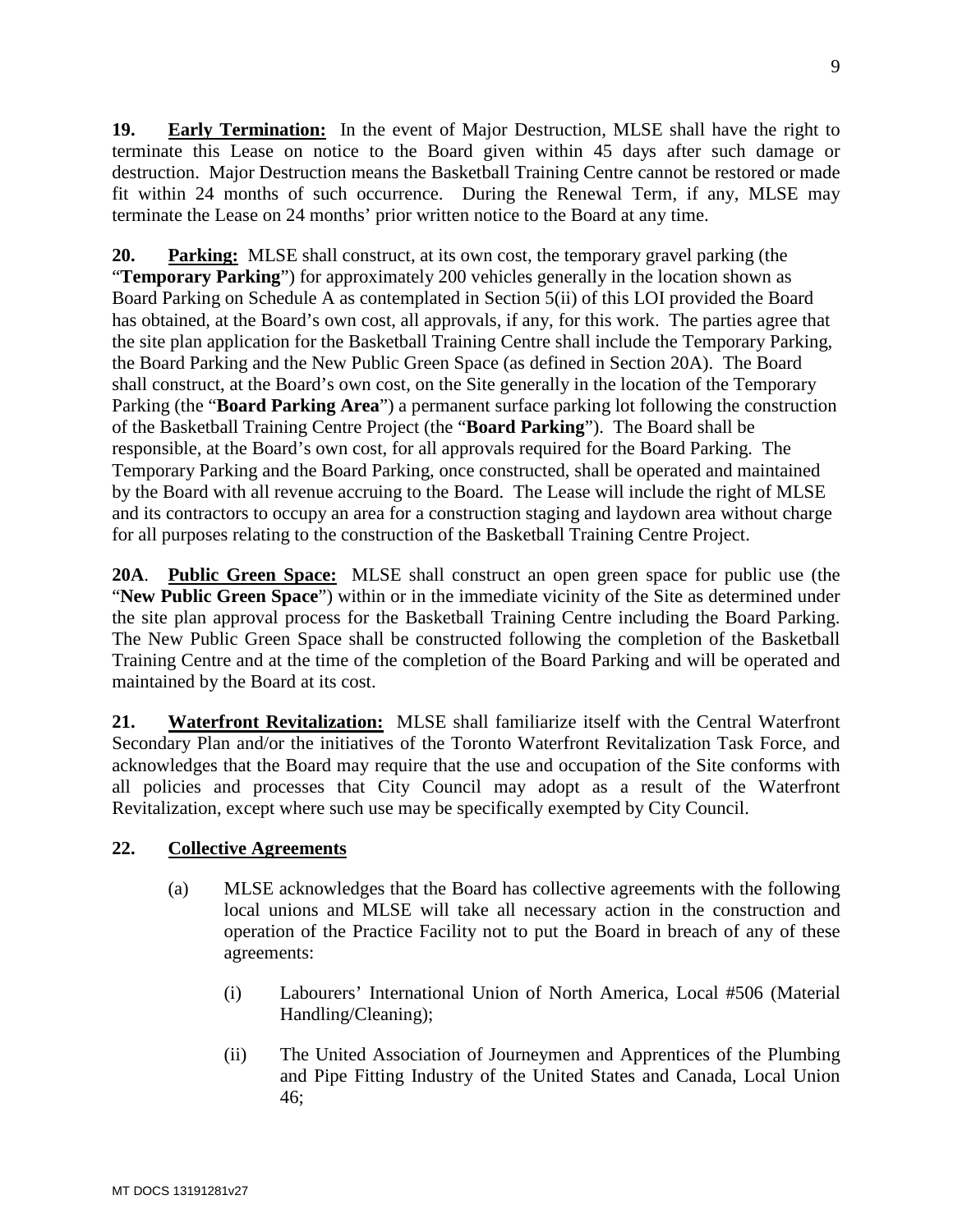- (iii) The International Alliance of Theatrical Stage Employees and Moving Picture Technicians, Artists and Allied Crafts of the United States and Canada, Local #58, Toronto;
- (iv) The Ontario Provincial Council, United Brotherhood of Carpenters and Joiners of America (O.P.C.), Local Union 27;
- (v) Canadian Union of Public Employees, Local 2840 (Parking Services);
- (vi) International Brotherhood of Electrical Workers, Local Union 353;
- (vii) Canadian Union Public Employees Local 5116 (Security); and
- (viii) International Brotherhood of Painters and Allied Trade District Council 46.
- (b) MLSE agrees that it shall comply with the foregoing collective agreements and any future collective agreements to which the Board becomes bound with respect to the operation of the Practice Facility (collectively the "**Collective Agreements**"). The Board agrees to provide written notice to MLSE of the Collective Agreements together with a copy thereof and copies of any amendments to such Collective Agreements, any grievances filed thereunder with respect to operation of the Practice Facility and ongoing status reports with respect to such grievances thereafter. In addition, in the event a party successfully asserts through the grievance and arbitration procedure of a Collective Agreement that the Board is in breach thereof and said breach was caused solely by the MLSE's failure to comply with same, then MLSE shall indemnify the Board in respect of an arbitration award rendered by an arbitrator, Ontario Labour Relations Board or other adjudicative body with jurisdiction to make such an award against the Board to the extent directly resulting from such MLSE's breach notwithstanding that such grievance is filed after termination or earlier expiry of this Lease provided such grievance is filed within the time limits set out in the applicable Collective Agreement or as otherwise permitted by Applicable Laws and relates to that period of time the Lease was in effect. Notwithstanding the foregoing, the indemnity of MLSE shall only apply if such grievance is filed within two years of the termination or early expiry of this Lease. MLSE shall not be considered to have breached its obligations under this paragraph if MLSE's actions which resulted in the grievance were taken in good faith and without intent to cause the Board to be in breach of the collective agreement in question, and provided that MLSE fully reimburses the Board in respect of its said damages awarded.
- (c) In the event that the Board becomes aware of a possible grievance or a filing of a grievance, the Board shall forthwith notify MLSE of same and shall thereafter respond to such grievance in continued consultation with MLSE during its defence and shall defend against such grievance to the same extent and with the same interest as if MLSE was not indemnifying the Board pursuant to this Section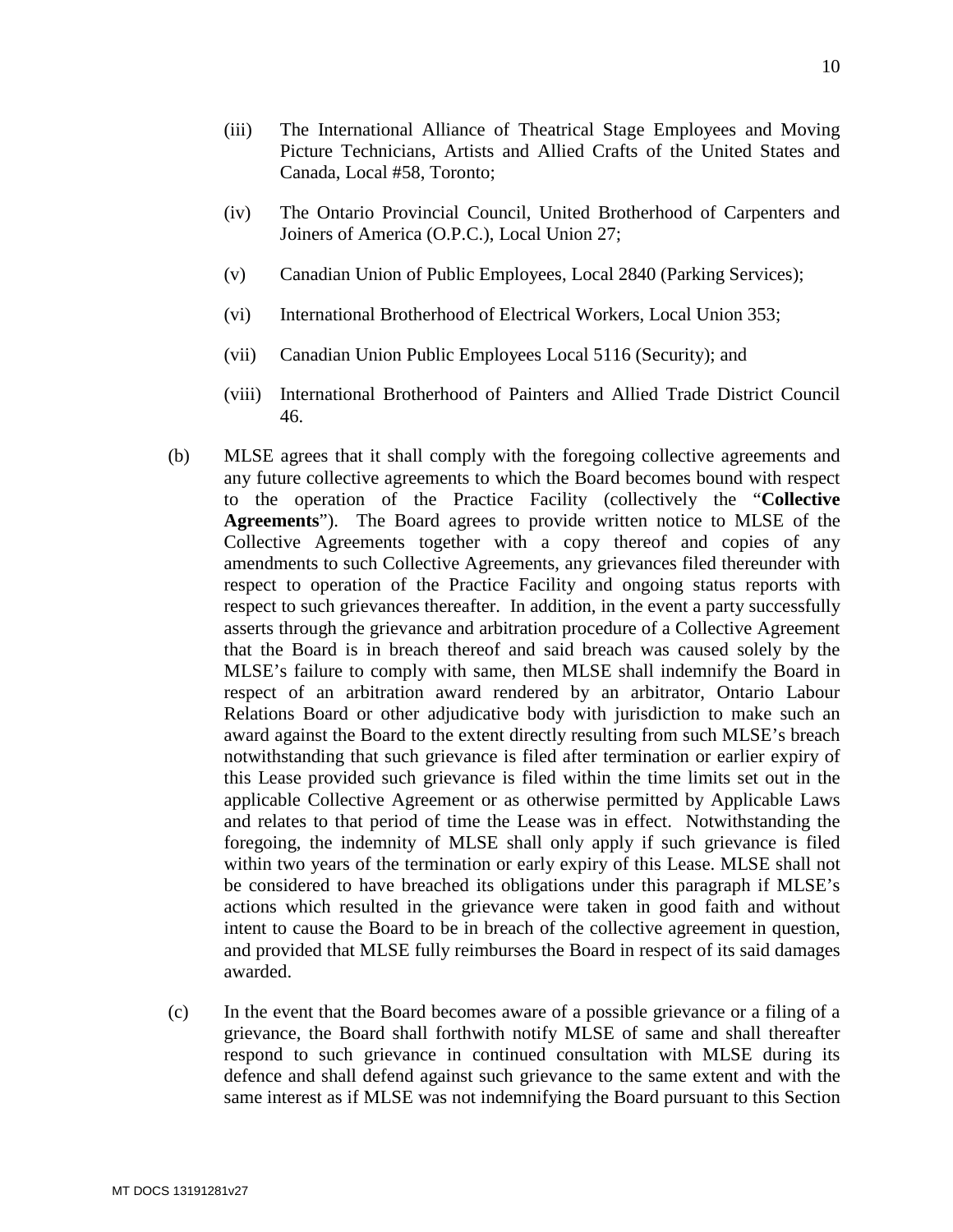[22.](#page-8-0) The Board will seek the Approval of MLSE with respect to any settlement of such grievance. The provisions of Section [22](#page-8-0) shall not apply to the indemnity by the Manager of the Board under this Section [22.](#page-8-0)

- (d) For greater certainty, MLSE and the City agree that the MLSE's liability under this Section [22](#page-8-0) shall include the payment by the Board of any settlement amount with respect to such a grievance but only if such payment is made with the approval of MLSE. In addition, MLSE shall pay any reasonable costs incurred by the Board in respect of the defence of any such grievance (including reasonable legal fees) provided the Board provides a full satisfactory accounting of any such costs and any additional background information requested by MLSE, acting reasonably.
- (e) MLSE further acknowledges that some work performed at Exhibition Place is governed by provincial collective agreements. Provincial ICI (Industrial, Commercial and Institutional) certification is possible in relation to construction work related to the collective agreements described in  $(i) - (viii)$  above, resulting from negotiations which are not controlled or negotiated by the Board. In the event a union successfully asserts through the grievance and arbitration procedures of the collective agreement that the Board is in breach thereof, and if the said breach was caused solely by MLSE's failure to comply with same, then MLSE shall make the Board whole in respect of an arbitration award rendered by an arbitrator against the Board to the extent directly resulting from MLSE's breach of its obligations under the Ground Lease. MLSE shall not be considered to have breached its obligations in this paragraph if MLSE's actions which resulted in the grievance were taken in good faith and without intent to cause the Board to be in breach of the collective agreement in question, and provided that MLSE fully reimburses the Board in respect of its said damages awarded.

**23. Green Policies:** MLSE acknowledges that the Board is promoting the implementation of "green", environmentally-sensitive practices and has adopted an environmental policy for Exhibition Place. MLSE agrees to use reasonable commercial efforts to comply with the Board's environmental policy as it may be amended from time to time, and to implement environmentally-friendly practices, including adopting procedures and systems in the conduct of its business at the Basketball Training Centre which will promote adherence to the Board's environmental policy.

**24. Restrictions on Access:** MLSE acknowledges and the Lease will reflect the fact that access to certain areas of Exhibition Place will be limited during certain designated special events including, but not limited to, the Honda Indy, the CNE, and any future Olympics, Pan Am Games or World's Fair, which will cause inconvenience to guests, visitors, employees and suppliers of the Basketball Training Centre. The Lease will provide for MLSE to acknowledge and agree that it shall have no claim against the Board or the City for any inconvenience or costs incurred as a result thereof, provided that during such designated special events, reasonable 24/7 access and egress, without charge, for vehicles and pedestrians (which shall be delineated in the Lease) is maintained to the Leased Lands. MLSE and the City acknowledge that the Basketball Training Centre is located outside the CNEA "paid admission" gates.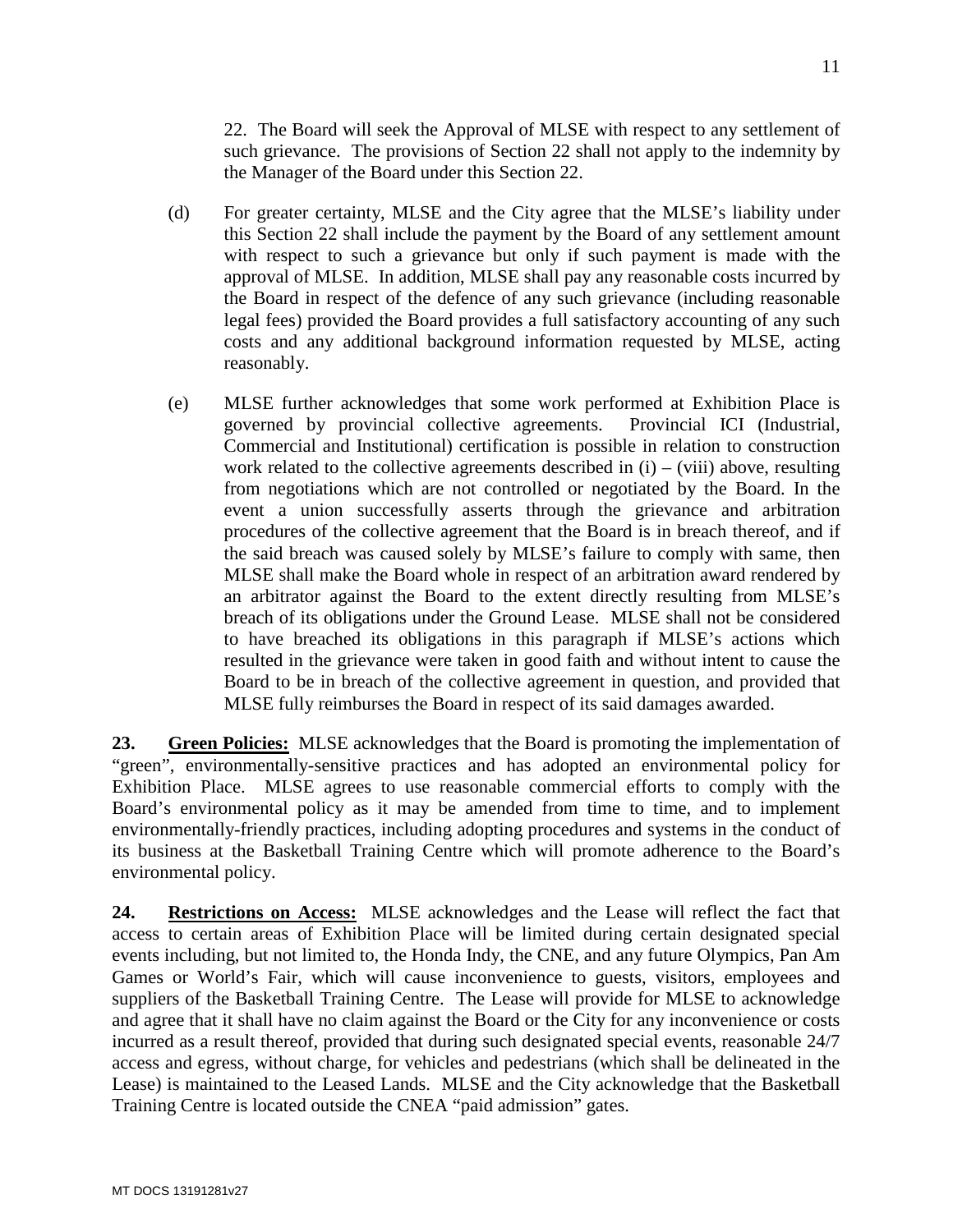**25. Real Property Taxes:** Subject to any Municipal Capital Facility in respect to a portion of the Basketball Training Centre, MLSE shall pay all taxes, rates, duties, assessments, license fees and other charges that are levied, charged or assessed against or in respect of all businesses, improvements, equipment and facilities of MLSE, its subtenants, assignees, licensees, franchises and other occupants on or in the Leased Lands or any part or parts thereof, or against or in respect of the City/Board on account of its ownership thereof or interest therein to the extent that the City/Board is assessed for any such taxes, duties, assessments and other charges in lieu of the same being levied, rated, charged or assessed against MLSE.

**26. Insurance:** The Tenant shall be responsible for maintaining all polices of insurance as are required pursuant to the Board's standard form lease including, but not limited to, fire and other destruction on an all risk basis, public liability coverage in a minimum amount of Fifteen Million Dollars (\$15,000,000.00), standard owner's automobile liability insurance, and additional coverage related to construction risks during any period of construction. All policies shall be in an amount, a form and from insurers acceptable to the landlord with the landlord as a loss payee.

**27. Timetable:** The parties acknowledge that they have developed the following proposed timetable for completing the work on the matters required for the Basketball Training Centre.

| (a) | MLSE Board Approval of LOI                                            | September 15, 2014 |
|-----|-----------------------------------------------------------------------|--------------------|
| (b) | Board of Governors Approval of LOI                                    | August 14, 2014    |
| (c) | <b>City Executive Committee</b>                                       | August 20, 2014    |
| (d) | City Council Approval of LOI                                          | August 25-29, 2014 |
| (e) | Site Mobilization                                                     | October 15, 2014   |
| (f) | <b>Condition Dates</b>                                                | December 15, 2014  |
| (g) | <b>Negotiation and Finalization of Agreements</b>                     | December 31, 2014  |
| (h) | Site plan control approval obtained and building<br>permits available | November 30, 2014  |
| (i) | <b>Completion of Basketball Training Centre</b>                       | February, 2016     |

**28. Exclusivity:** From the date this letter is approved by The Board of Governors of Exhibition Place and City Council and until formal documentation has been executed by the parties or negotiations have been discontinued, the parties agree not to take any action or engage in any negotiations with unrelated third parties either for the construction, management or use of the Basketball Training Centre or similar facilities within the Greater Toronto Area.

**29. Public Disclosure:** Once this letter has been delivered, the Board/City will be permitted to publicly disclose the terms and conditions outlined in this letter agreement in its sole and absolute discretion.

**30. Indemnity**: MLSE will indemnify and hold harmless the Board, the City of Toronto, and their respective elected officials, directors, officers, agents and employees from and against any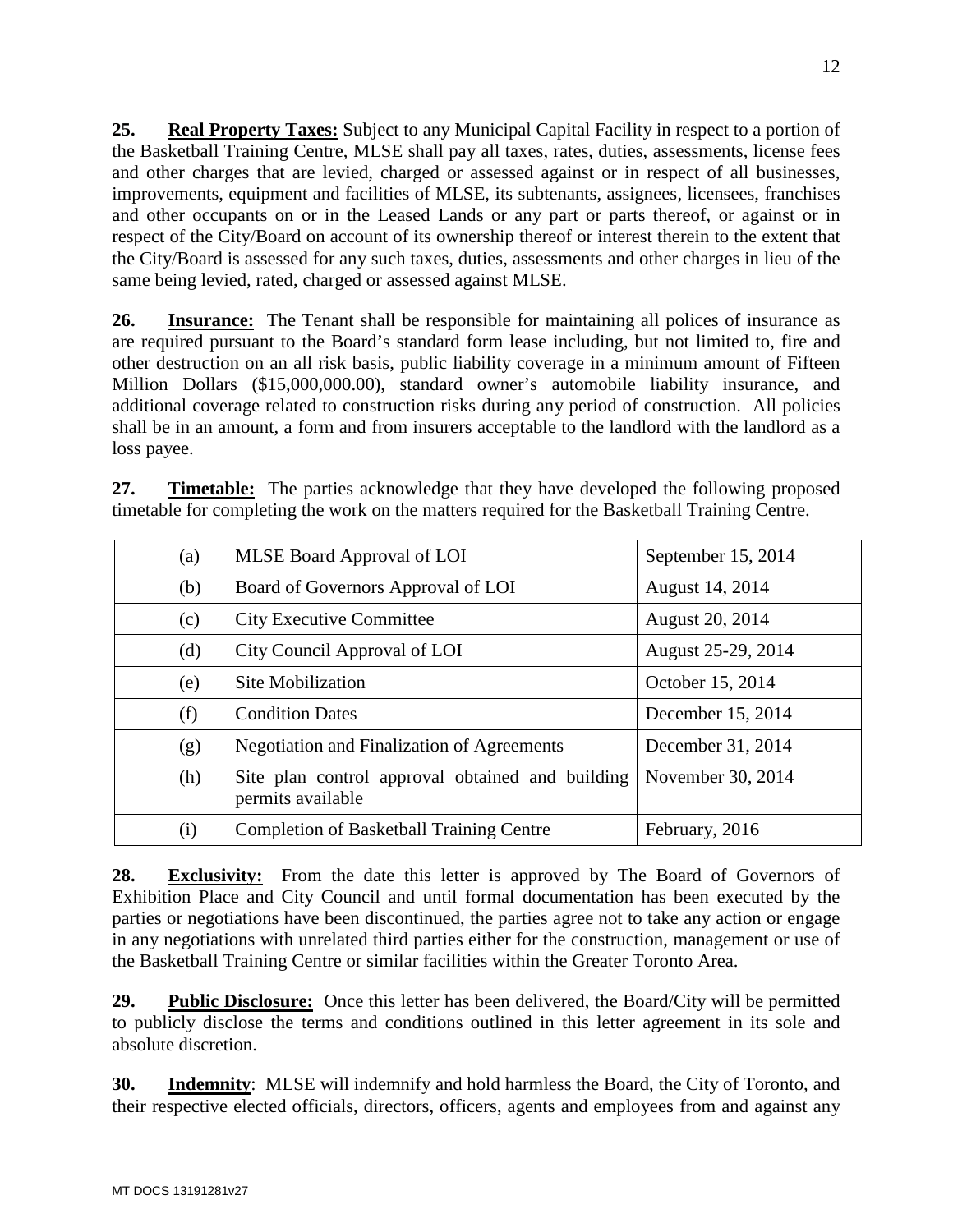and all losses, claims, liability, damage, action or expense (including without limitation, costs and legal fees) arising out of or relating in any way to the negligence or wilful misconduct of MLSE in the entering into or performance or purported performance of their obligations under this LOI or any negligence or wilful misconduct of any person for whom they are in law responsible.

**31. Assignment:** MLSE may not assign, convey or transfer in any way its rights under this LOI without the prior written consent of the Board and the City, which may be arbitrarily and unreasonably withheld.

**32. Termination:** If any party fails to provide information or perform any other obligations required pursuant to this LOI within the time periods stipulated, the other party may give notice to the non-performing party of said failure to perform and, if the non-performing party fails to rectify the situation within ten (10) days following receipt of said notice, the party giving notice may terminate this LOI.

In each and every such instance, if a party exercises its right to terminate this LOI, the other party hereby acknowledges and agrees that it will have no claim against the terminating party for any costs and expenses incurred by it prior to the date of termination.

**33. Good Faith Negotiations:** Upon execution of this LOI by the parties, the parties agree to work diligently, co-operatively, and in good faith with one another toward the shared goal of negotiating, finalizing and executing binding agreements along the lines set out in this LOI. For clarity, the parties acknowledge that many of the particulars set out in this LOI are statements of principle and in developing the final binding agreements the implementation of these principles will necessarily require a number of related amendments to any of the existing agreements contemplated to be amended in this LOI. If the parties are unable, notwithstanding good faith efforts, to finalize the required Agreements to implement this LOI within 60 days following the later of the approval of this transaction by City Council and execution of this LOI to settle the additional terms and conditions of the required Agreements, and unless this time period is extended by mutual agreement, this LOI is terminated and neither party shall have a claim against the other with respect to this LOI or any matters arising therefrom.

**34. Force Majeure:** Each of the parties will be excused from the performance of any obligation hereunder to the extent that such obligation is hindered or prevented by any strike, boycott, lockout or other labour dispute, any act of God, any riot, civil disturbance, act of terrorism or any act of war or of the public enemy; any fire or theft, any present or future governmental law, ordinance, rule or regulation, or any other cause or contingency beyond the parties' control (other than a lack of financial resources).

**35. Representations:** The parties all represent and warrant as of the date hereof as follows and acknowledge that the other parties are relying on such representations and warranties in connection with the transactions contemplated by this LOI:

(a) Each party is a corporation duly incorporated, organized and subsisting under the laws of the Province of Ontario.;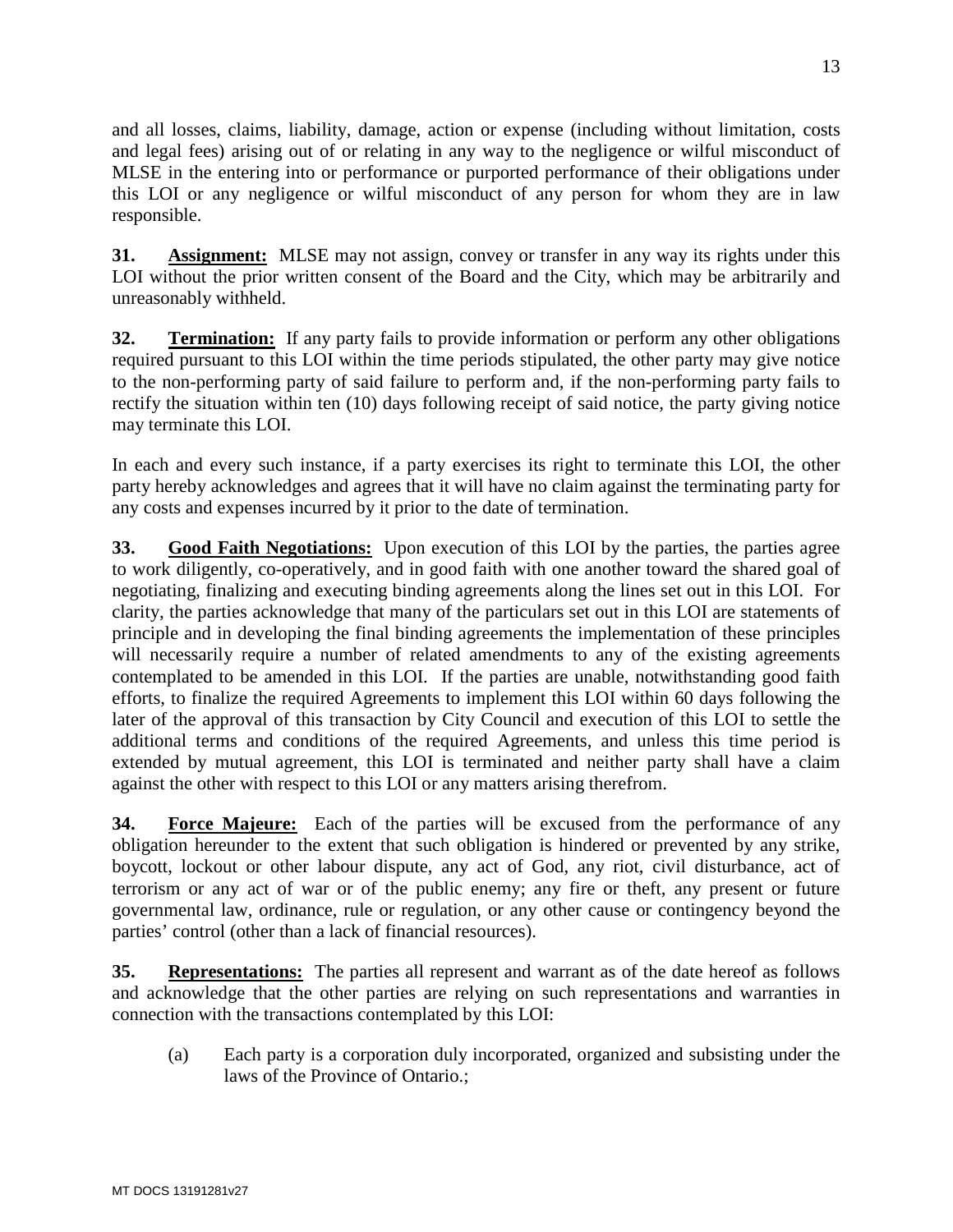- (b) They have the power, authority and right to: (i) enter into and deliver this LOI; and (ii) perform their obligations under and as contemplated to be performed pursuant to this LOI;
- (c) This LOI is binding on the parties as set out herein, and constitutes valid and legally binding obligations of the parties; and
- (d) The entering into and the delivery of this LOI and the performance of the obligations of the parties hereunder will not result in the violation of:
	- (i) any of the provisions of the constating documents or by-laws of any party; or
	- (ii) any agreement or other instrument to which they are a party or by which they are bound.

**36. Execution:** This letter may be executed in any number of counterparts, each of which will be deemed to be an original and all of which taken together will be deemed to constitute one and the same.

If you are interested in pursuing the transactions contemplated by this letter on the basis outlined herein, please acknowledge by executing one copy of the letter where indicated and returning same to the undersigned as soon as possible.

Yours truly,

## **MAPLE LEAF SPORTS & ENTERTAINMENT LTD.**

Per:

Timothy J. Leiweke President and Chief Executive Officer

**AGREED TO AND ACCEPTED** this 1 day of 2014.

## **CITY OF TORONTO**

Per:

Name: Title<sup>.</sup>

Per:

Name: Title: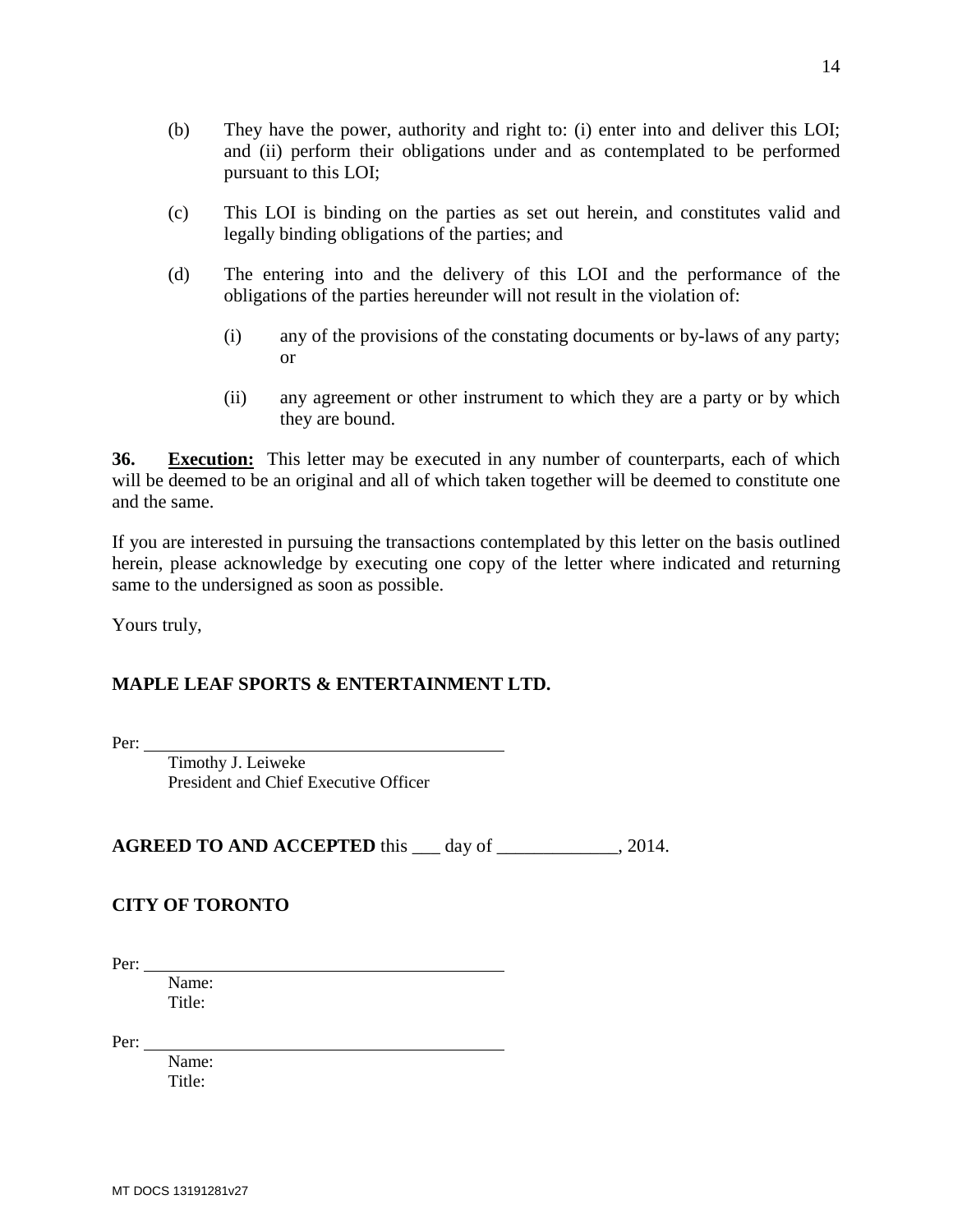# **THE BOARD OF GOVERNORS OF EXHIBITION PLACE**

Per:

Name: Title:

Per:

Name: Title: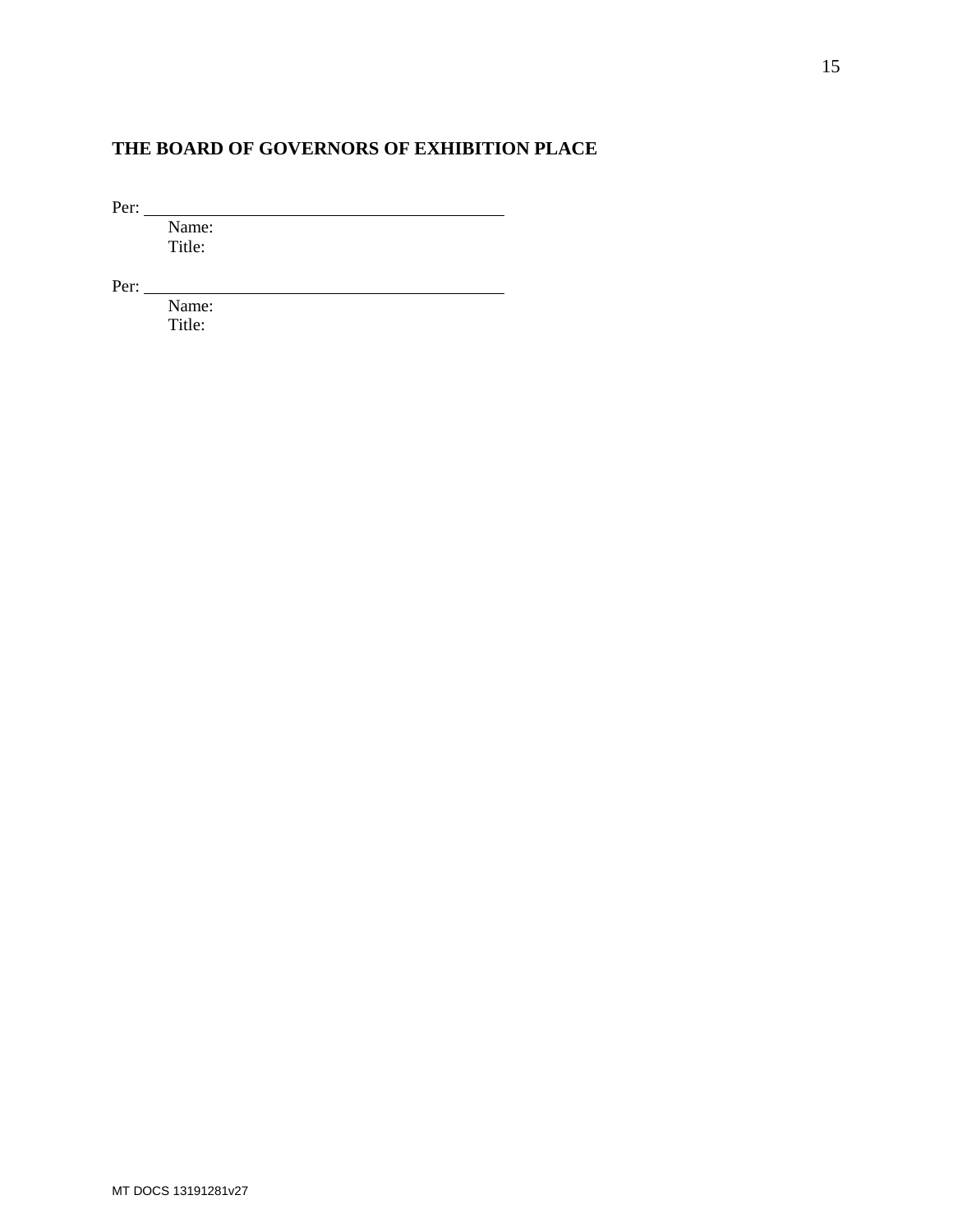# **Schedule A**

## **Leased Lands and Board Parking Area**

<span id="page-15-0"></span>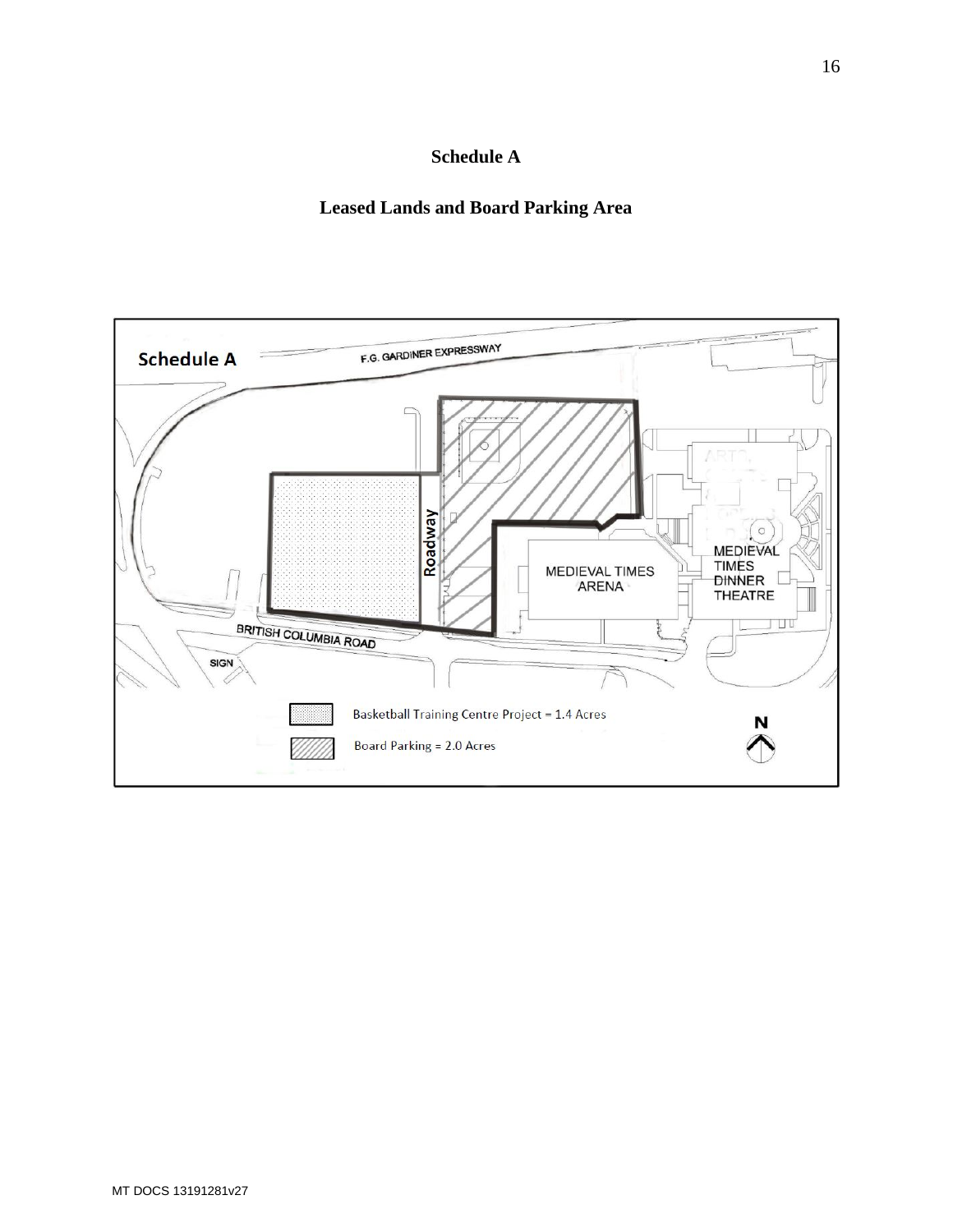## **Schedule B**

## **Community Use Provisions**

## <span id="page-16-0"></span>1. Defined Terms

- (i) "**Actual Community Use**" has the meaning given in Section 2.
- (ii) "**Actual Community Use Table**" has the meaning given in Section 2.
- (iii) "**Annual Period**" has the meaning given in Section 3.
- (iv) "**Available Court Time**" means the total available time of court use over both Courts calculated on the basis of a minimum of 18 hours per day over the full calendar year, Statutory holidays observed in Ontario will be excluded.
- (v) "**City Permitting Use**" means portions of the Available Court Time of the Community Court made available to the City to post for use by not-forprofit community sports/recreation associations, leagues, or clubs.
- (vi) "**City Use Period**" means the approximate 6-7 week period from the end of the lower level public school year to the commencement of the CNE for exclusive programming and use of the Community Court by City Parks, Forestry and Recreation.
- (vii) "**Community Court**" means the northerly basketball court.
- (viii) "**Community Use**" means use of the Community Court or the Team Court by Community Users.
- (ix) "**Community Use Categories**" means categories of users according to the extent to which they would pay a fee, being those who do not pay any fee or charge, those who would pay a cost recovery charge and those who would pay a full use fee.
- (x) "**Community Use Tables**" has the meaning given in Section 3.
- (xi) "**Community Users**" means non-professional recreational or competitive basketball and non-competitive badminton or volleyball users including use by City of Toronto Parks programs, TDSB and TCDSB for select events, MLSE Community Outreach Program, Toronto Raptor Foundation; not-for-profit community sports/recreation associations, leagues, or clubs, High Level Teams and the CNEA during the CNE.
- (xii) "**Courts**" means both the Community Court and the Team Court.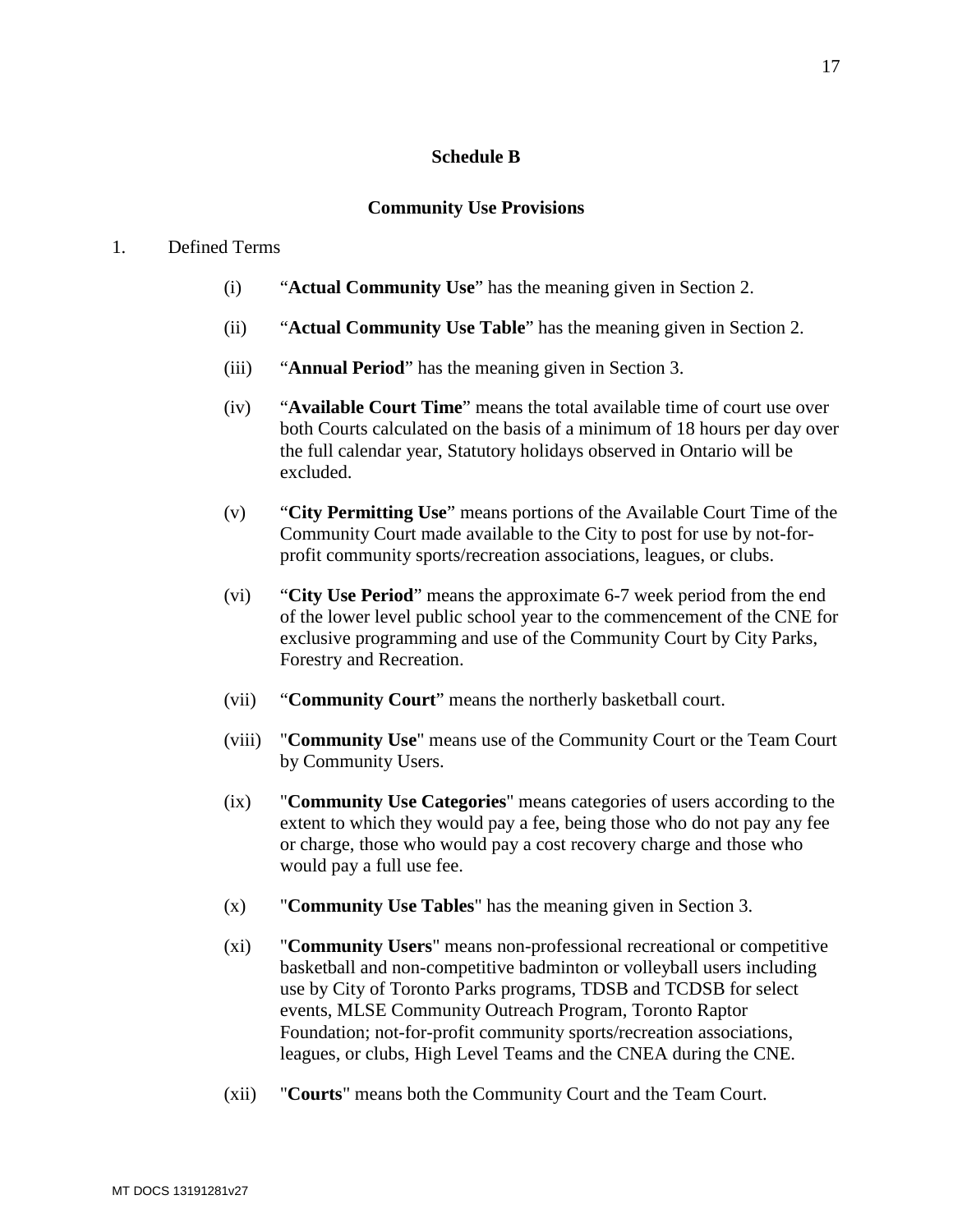- (xiii) "**High Level Teams**" means Canada Basketball, international level teams and other similar level teams/organizations.
- (xiv) "**Non-Team Season Period**" means that portion of the Annual Period less the Team Season Period.
- (xv) "**O & M Charge**" has the meaning given in Section 10.
- (xvi) "**O & M Costs**" has the meaning given in Section 10.
- (xvii) "**Playoff Period**" means the time period the Team is in the NBA Playoffs.
- (xviii) "**Report of Community Use**" has the meaning given in Section 11.
- (xix) "**Required Community Use**" has the meaning given in Section 2.
- (xx) "**Team Court**" means the southerly basketball court.
- (xxi) "**Team**" means the Toronto Raptors NBA Basketball Team.
- (xxii) "**Team Season Period**" means the period from the commencement of training camp to the end of the NBA regular season together with any Playoff Period.
- (xxiii) "**Use Fee**" has the meaning given in Section 10.
- 2. The basis of the Municipal Capital Facility designation of the Basketball Training Centre is that there will be a majority of Community Use of the Available Court Time on the Courts by Community Users (the "**Required Community Use**"). MLSE shall endeavour at all times to achieve the Required Community Use. The amount of actual use of the Community Court and the Team Court by Community Users ("**Actual Community Use**") will be set out by MLSE in an "**Actual Community Use Table**" and MLSE shall keep records of such Actual Community Use for rolling five-year periods.
- 3. MLSE will prepare tables ("**Community Use Tables**") annually during the months of January and February for the twelve month period commencing September 15 (currently being the approximate date of commencement of the Team training camp) (the "**Annual Period**"). The Community Use Tables will initially set out the anticipated Available Court Time of both the Community Court and the Team Court. The Community Use Tables will separately show anticipated Available Court Time for the Team Season Period and the Non-Team Season Period.
- 4. MLSE will update the Community Use Tables within 30 days of the date of the announcement by the of the National Basketball Association ("**NBA**") of its regular season schedule for the following year, currently announced during the first week of August. In the event of a change in the NBA regular season MLSE and the City will cooperate to adjust any of the dates set out herein so that they continue to relate to the NBA schedule in the manner contemplated.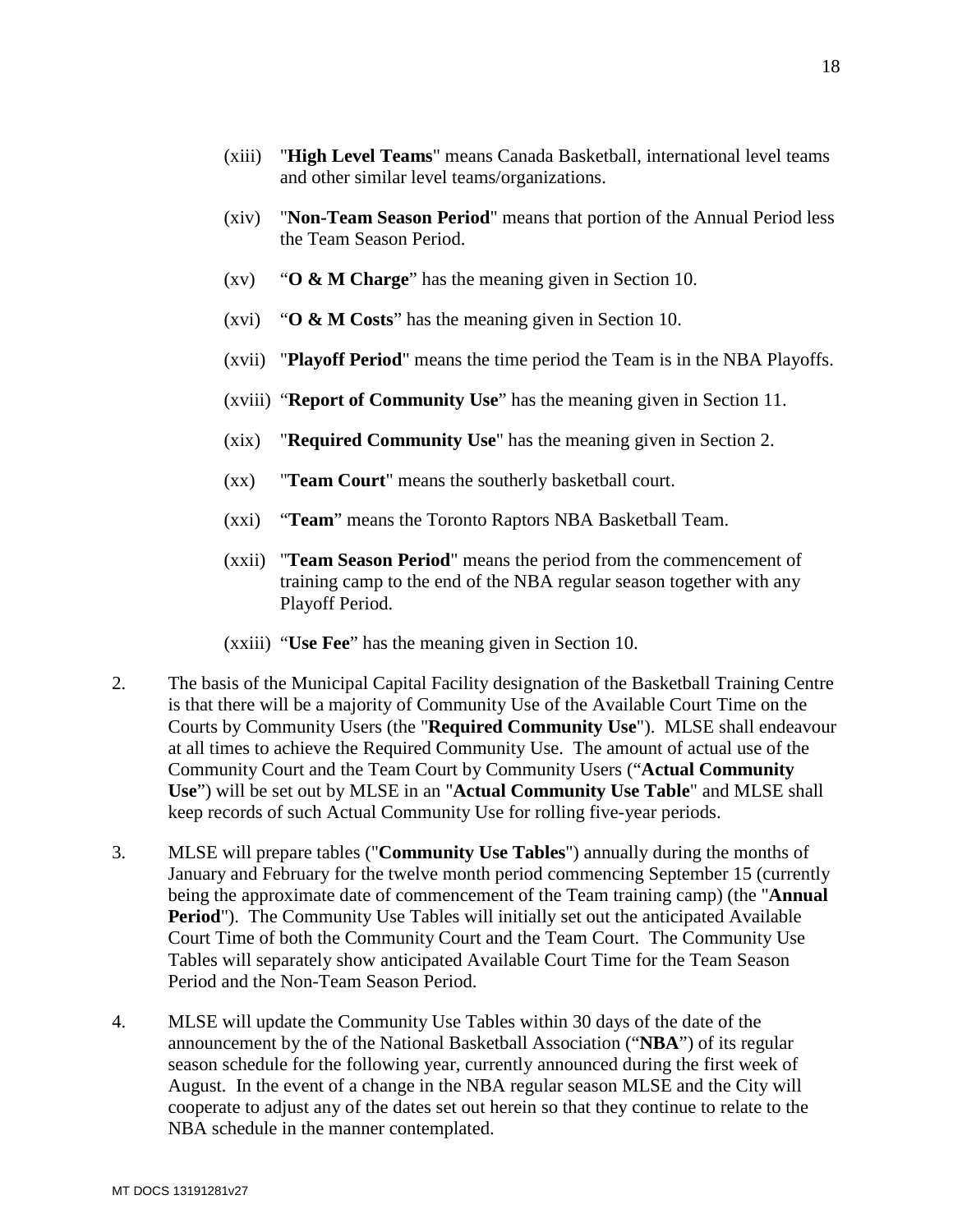- 5. MLSE will be responsible for programming Community Use of the Courts for the Annual Period except that for the City Use Period or for any City Permitting Use the City will be responsible for programming at its cost. During the City Use Period, Actual Community Use will deemed to be ten hours per day. The hours of any City Permitting Use provided to the City under Section 15 will be deemed to Actual Community Use.
- 6. MLSE will make the Community Court available to the CNEA for use during the CNE for tournament level games and the Team Court available for High Level Team tournament games. During the CNE Actual Community Use will be deemed to be the greater of ten hours or the time of actual use.
- 7. Community Use of the Team Court will be limited to High Level Teams and selected MLSE Community Outreach Program participants and during the Team Season Period will generally be available when the Team is out of Toronto playing away games.
- 8. The Community Use Tables will be prepared on a basis which identifies the actual Community Use by Community Use Categories.
- 9. MLSE shall endeavour, based upon experience gained through the use of the Basketball Training Centre by the Team and the improved ability to forecast the Team use requirements, to provide as much notice as possible to Community Users of available time of the Courts for Community Use. MLSE will endeavour to meet Community Use Category targets established by MLSE and the City on a reasonable basis. These targets may be reviewed from time to time at the request of MLSE or the City.
- 10. MLSE shall be responsible for all operating, maintenance and repair costs ("**O & M Costs**") of the Basketball Training Centre. MLSE may charge Community Users a fee for their use of the Courts (a "**Use Fee**") and a charge representing a fair amount on account of O & M Costs (the "**O & M Charge**"). For clarity no Use Fee or O & M Charge will be made in respect to City Parks, Forestry and Recreation use or use by any public school board.
- 11. Within 60 days of the end of each Annual Period MLSE will prepare and deliver to the City, a "**Report of Community Use**" for the Annual Period just ended setting out the monthly Community Use by Community Use Category for each Court. The City may at any time request MLSE to produce the backup information to the Report of Community Use for review and/or audit as the City may determine provided such request cannot go back more than five Annual Periods. Within a reasonable period of time following the delivery of the annual Report of Community Use the City and MLSE will meet to discuss the Report and the Community Use of the Courts with a view to continuing to find ways to optimize the Community Use of the Courts.
- 12. The City will designate a portion of the Basketball Training Centre as exempt from City and school board property taxes and from development charges on the basis of the Required Community Use of the Basketball Training Centre set out in Section 2. The portion so designated will be the percentage of the gross floor area of the Basketball Training Centre comprised of those areas which are not exclusively used by the Team.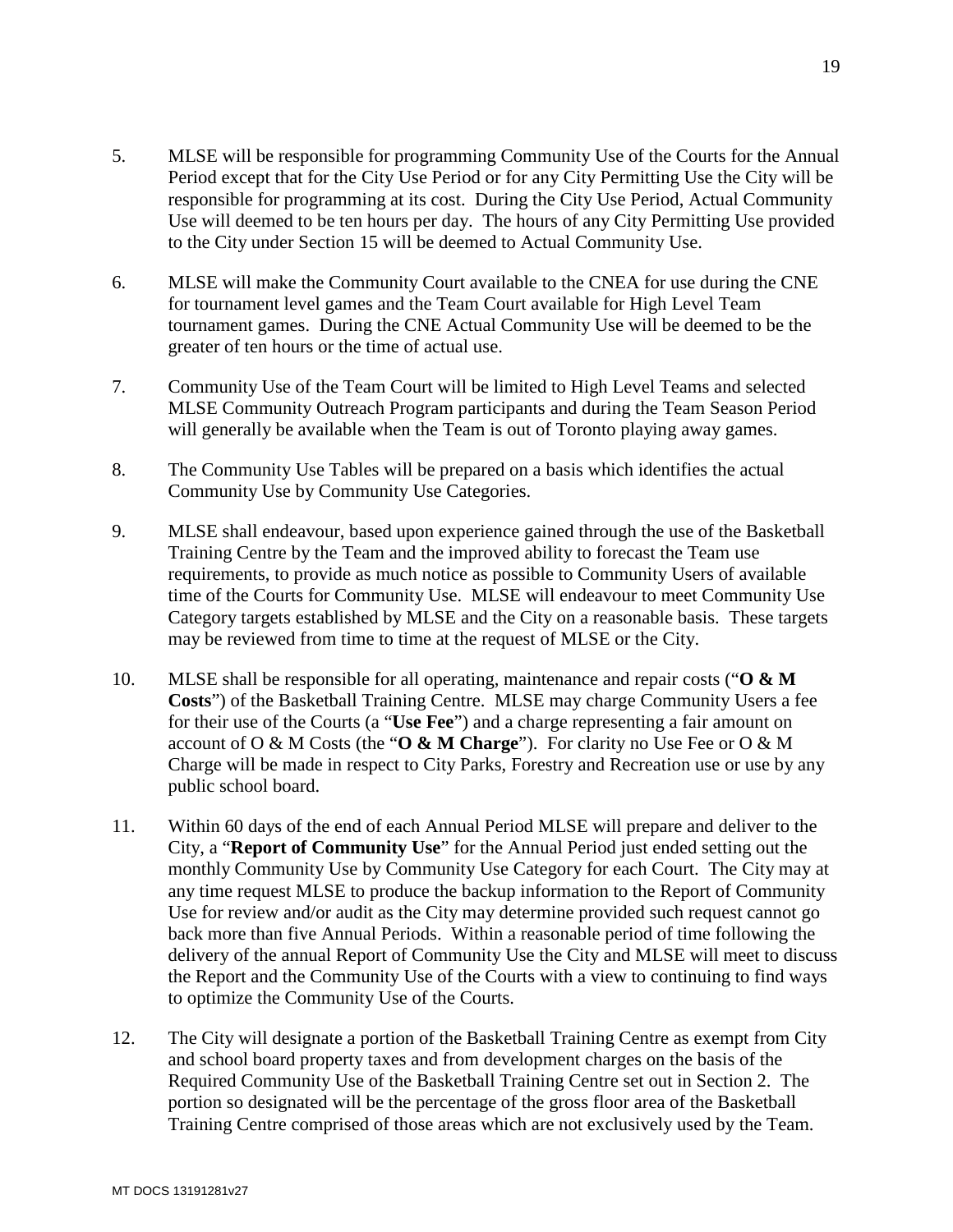Appendix 1 contains the floor plans of the Basketball Training Centre and sets out this gross floor area calculation which shows the portion to be designated for exemption. This portion is currently estimated at 32 percent.

13. MLSE may turn over to the City Available Court Time of the Community Court from MLSE which is suitable for the City Parks, Forestry and Recreation to post on the City's on-line reservation system for use by not-for-profit community sports/recreation associations, leagues, or clubs on the same basis as the City posts such use at other community facilities. The amount of such Available Court Time will not exceed ten percent of the total Available Court time in any year. Such Available Court Time once taken by the City for posting shall be considered as Actual Community Use of the Community Court. Fees for such use will be in accordance with the City Council approved fee structure and the Basketball Training Centre shall be characterized as a "Premier" facility under this fee structure. While the City will program this use, MLSE will administer the use and the City and MLSE will establish an appropriate communication, information, administration and billing protocol.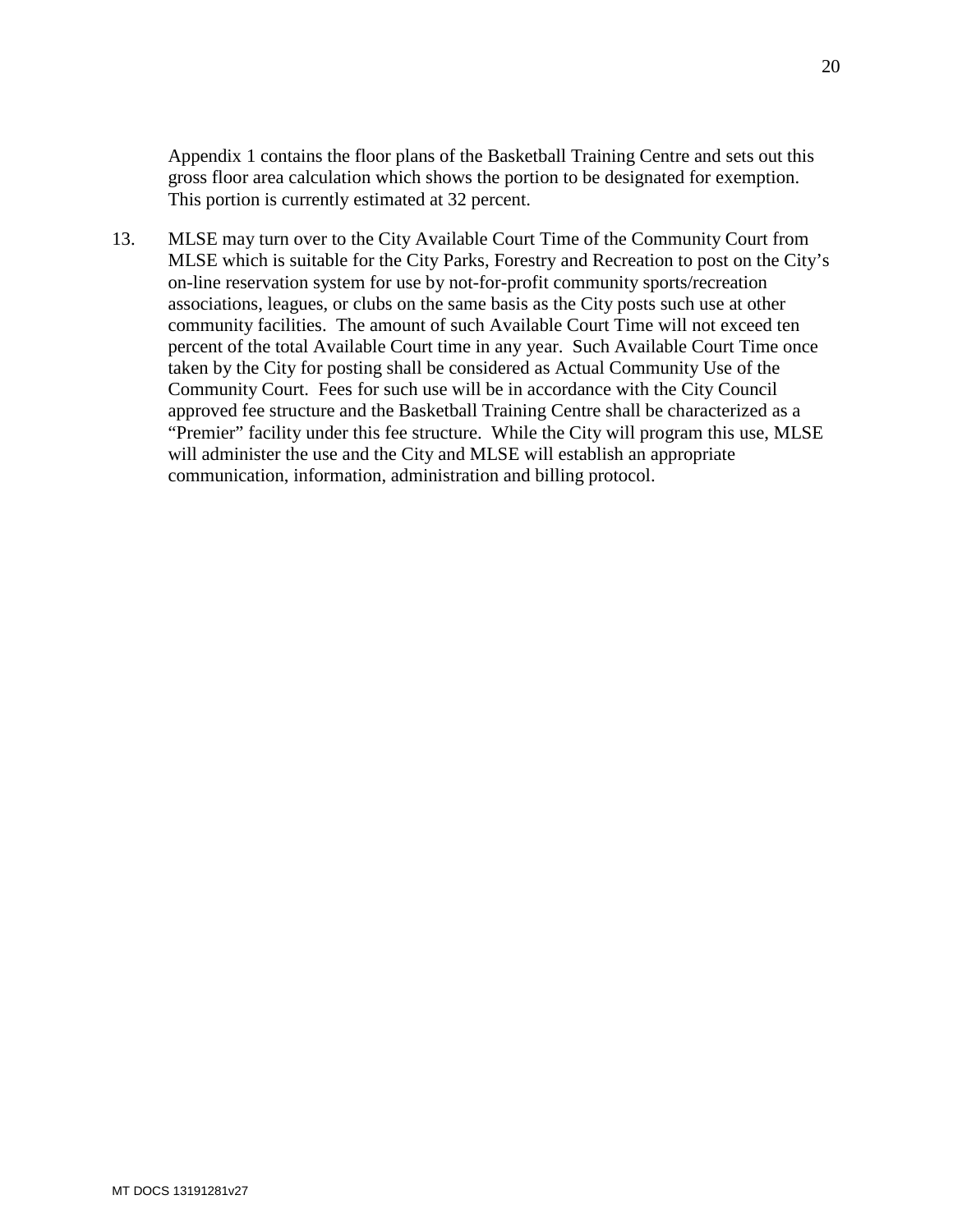

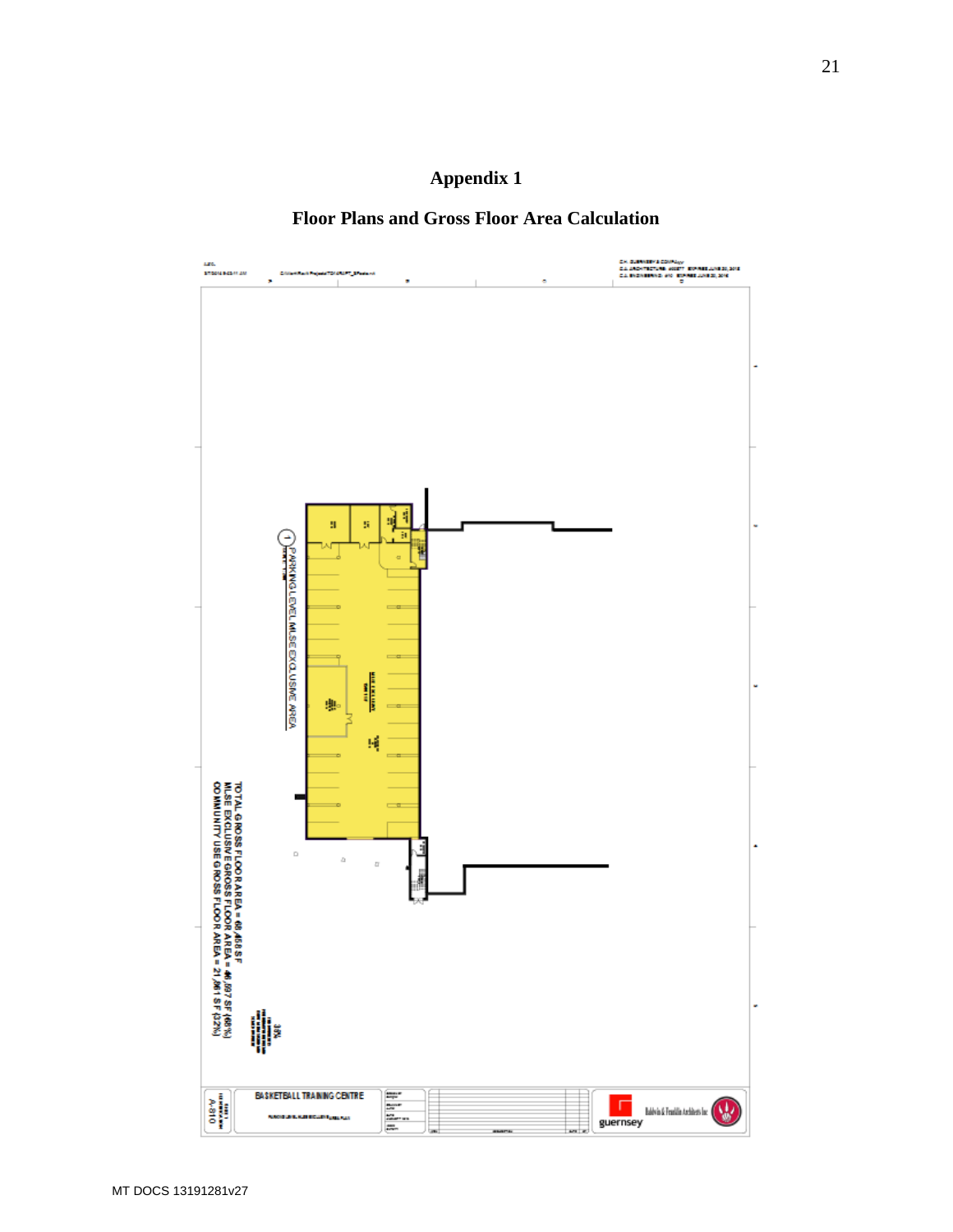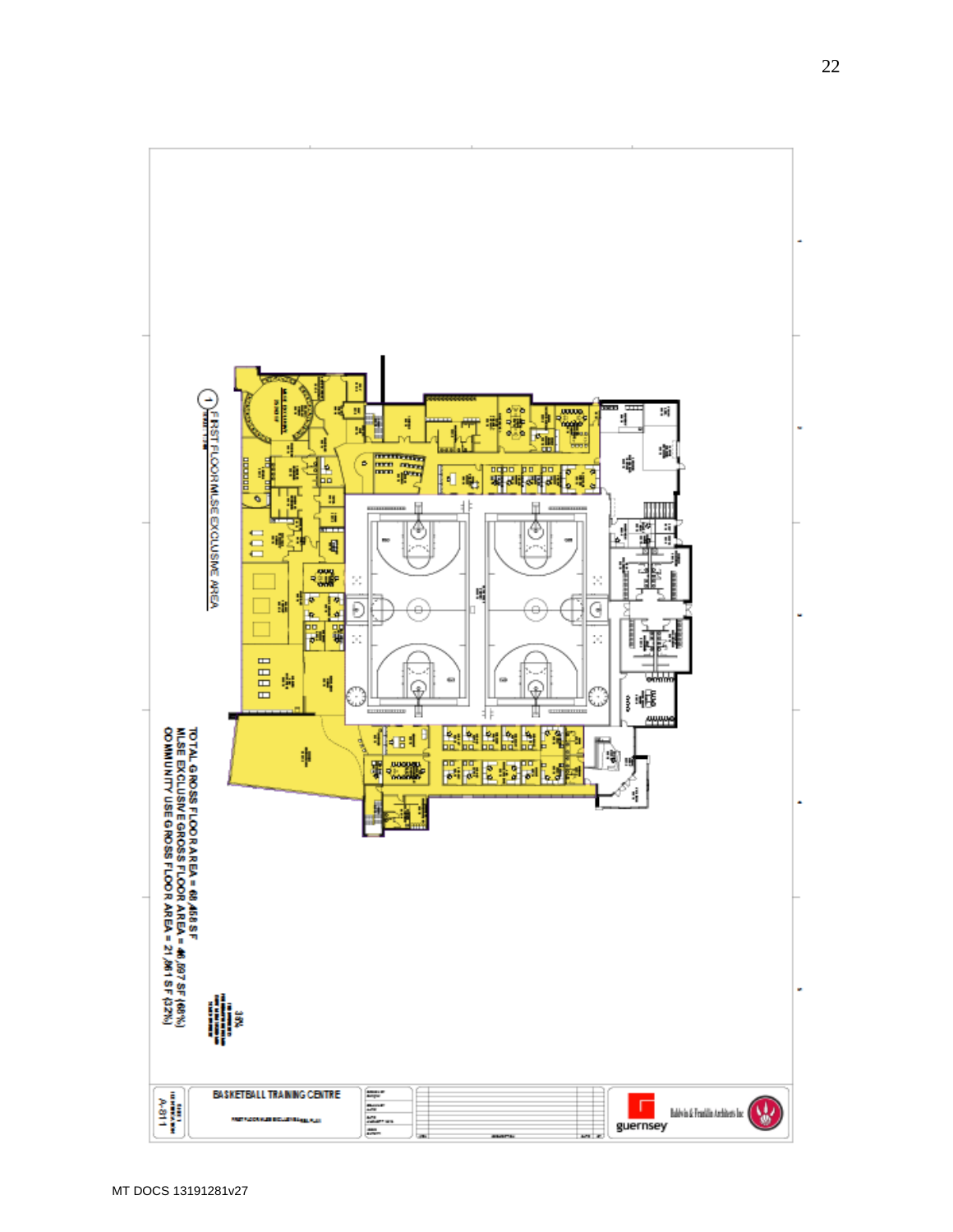